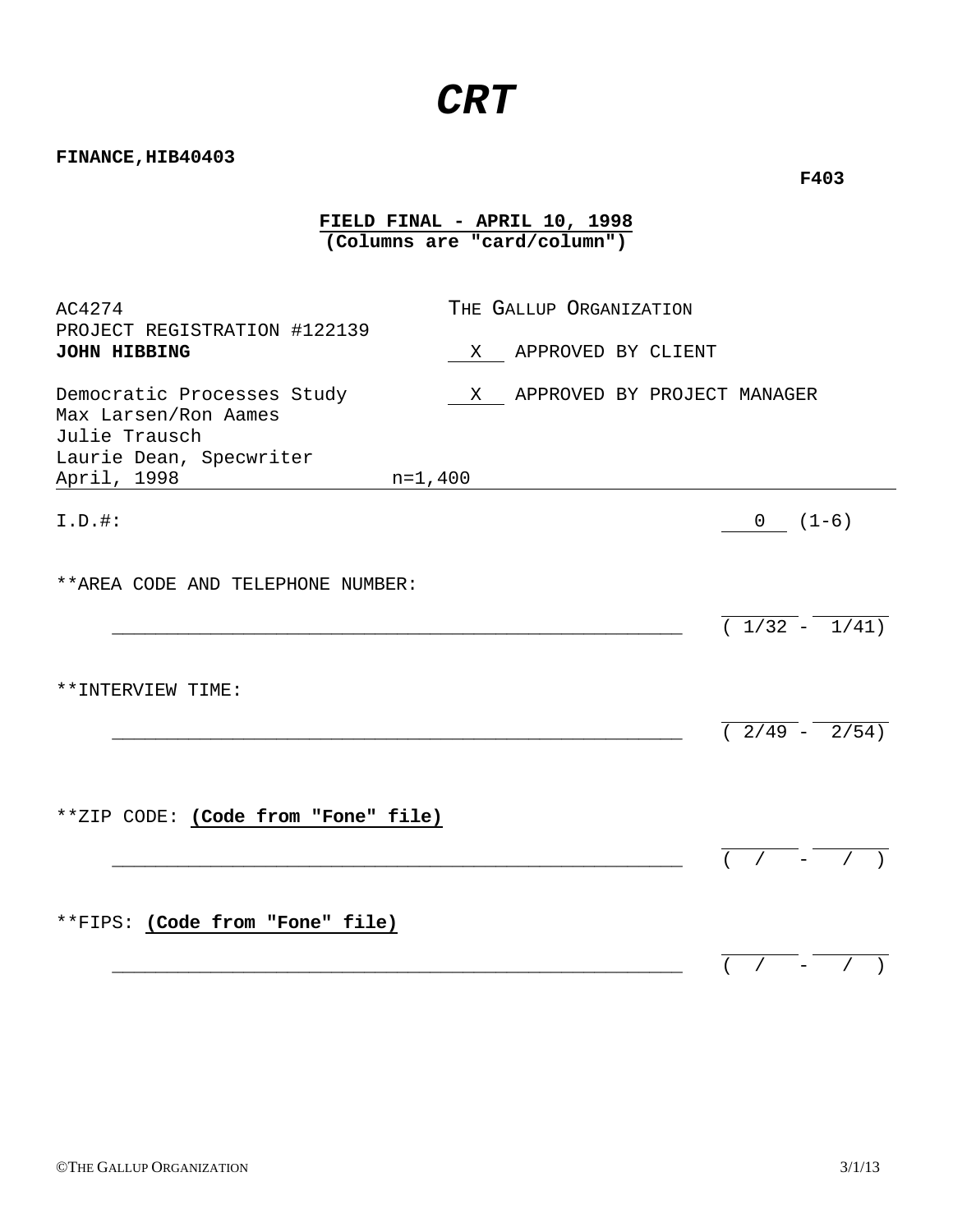#### \*\*STRATUM: **(Code from "Fone" file)**

|  |  | $\left( \begin{array}{cccc} \cdot & \cdot & \cdot & \cdot & \cdot \\ \cdot & \cdot & \cdot & \cdot & \cdot \end{array} \right)$ |  |
|--|--|---------------------------------------------------------------------------------------------------------------------------------|--|

# \*\*URBANICITY: **(Code from "Fone" file)**

 $\overline{(\hspace{0.5cm}1\hspace{0.5cm}\cdot\hspace{0.5cm}\hspace{0.5cm}\cdot\hspace{0.5cm}\cdot\hspace{0.5cm}\hspace{0.5cm}\cdot\hspace{0.5cm}\cdot\hspace{0.5cm}\hspace{0.5cm}})}$ 

Hello, this is  $\qquad \qquad$  , calling for The Gallup Poll. May I please speak with the YOUNGEST MALE, 18 years of age or older, who is now at home? **(INTERVIEWER NOTE: Need youngest AVAILABLE male, not necessarily the youngest adult male member of the household) (If "No male" available, ask:)** May I please speak with the OLDEST FEMALE, 18 years of age or older, who is now at home? **(When qualified respondent is reached, continue:)** Today, we are conducting a national study of people's opinions about government and politics in America.

|  | Yes, male respondent available   | (Continue) |
|--|----------------------------------|------------|
|  | Yes, female respondent available | (Continue) |

- 4 No adult 18 or older in household **(Thank, Terminate & Tally)**
- 7 No adult 18 or older available **(Set time to call back)**
- 8 (Refused) **(Thank and Terminate)** ( 1/44)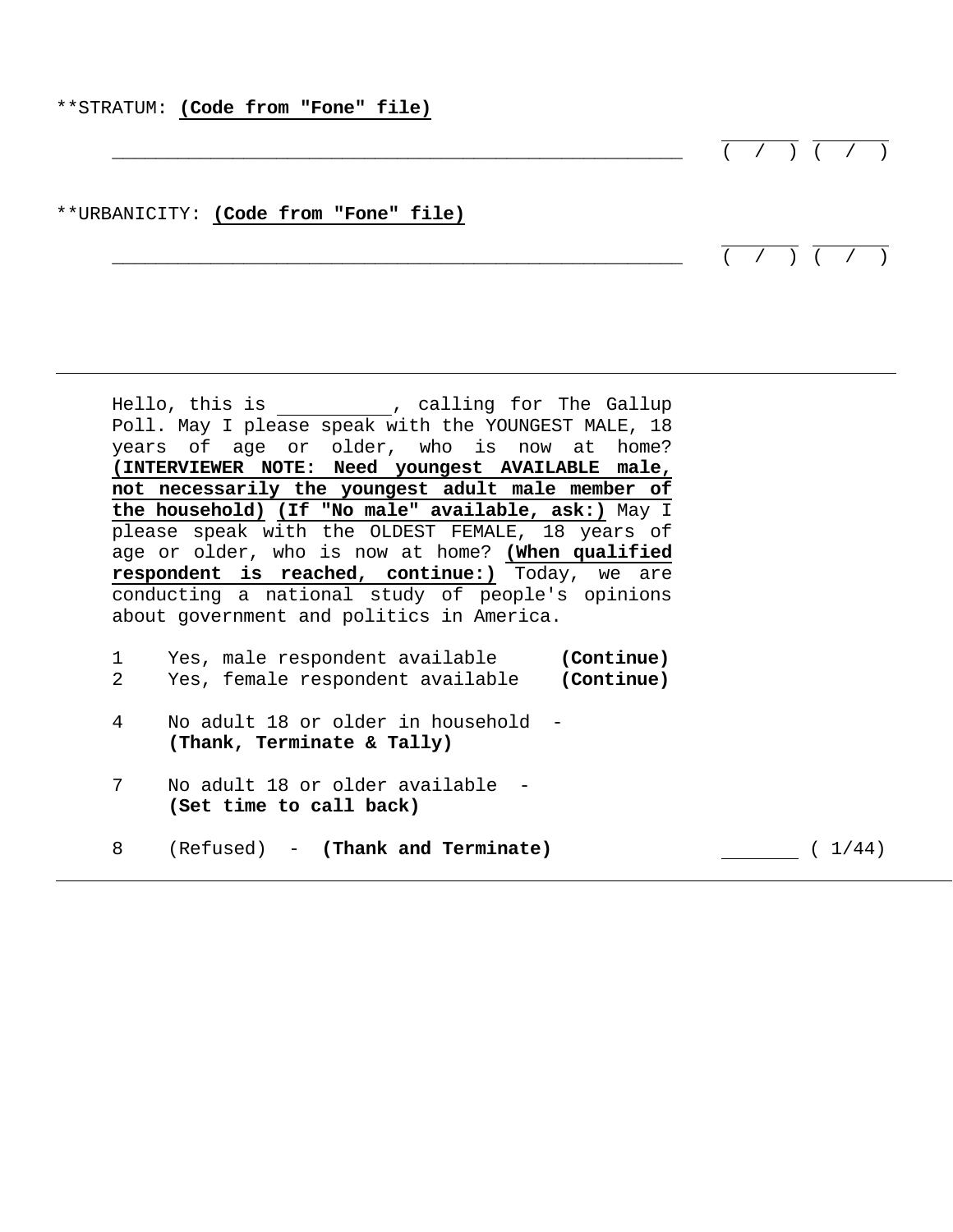# \*\*STATE: **(Code from "Fone" file)**

| 01 | Alabama - SC         |
|----|----------------------|
| 02 | Alaska – W           |
| 04 | Arizona - W          |
| 05 | Arkansas - SC        |
| 06 | California - W       |
| 08 | Colorado - W         |
| 09 | Connecticut - NE     |
| 10 | Delaware - SC        |
| 11 | Washington D.C. - SC |
| 12 | Florida - SC         |
| 13 | Georgia - SC         |
| 15 | Hawaii - W           |
| 16 | Idaho - W            |
| 17 | Illinois - NC        |
| 18 | Indiana - NC         |
| 19 | $Iowa - NC$          |
| 20 | Kansas - NC          |
| 21 | Kentucky - SC        |
| 22 | Louisiana - SC       |
| 23 | Maine - NE           |
| 24 | Maryland - SC        |
| 25 | Massachusetts - NE   |
| 26 | Michigan - NC        |
| 27 | Minnesota - NC       |
| 28 | Mississippi - SC     |
| 29 | Missouri - NC        |

30 Montana - W 31 Nebraska - NC 32 Nevada - W 33 New Hampshire - NE 34 New Jersey - NE 35 New Mexico - W 36 New York - NE 37 North Carolina - SC 38 North Dakota - NC 39 Ohio - NC 40 Oklahoma - SC 41 Oregon - W 42 Pennsylvania - NE 44 Rhode Island - NE 45 South Carolina - SC 46 South Dakota - NC 47 Tennessee - SC 48 Texas - SC 49 Utah - W 50 Vermont - NE 51 Virginia - SC 53 Washington - W 54 West Virginia - SC 55 Wisconsin - NC 56 Wyoming - W

 $\overline{(716)}$   $\overline{(717)}$ 

S2. REGION: **(Code from S1)**  1 NE 2 SC 3 NC 4 W ( 1/18)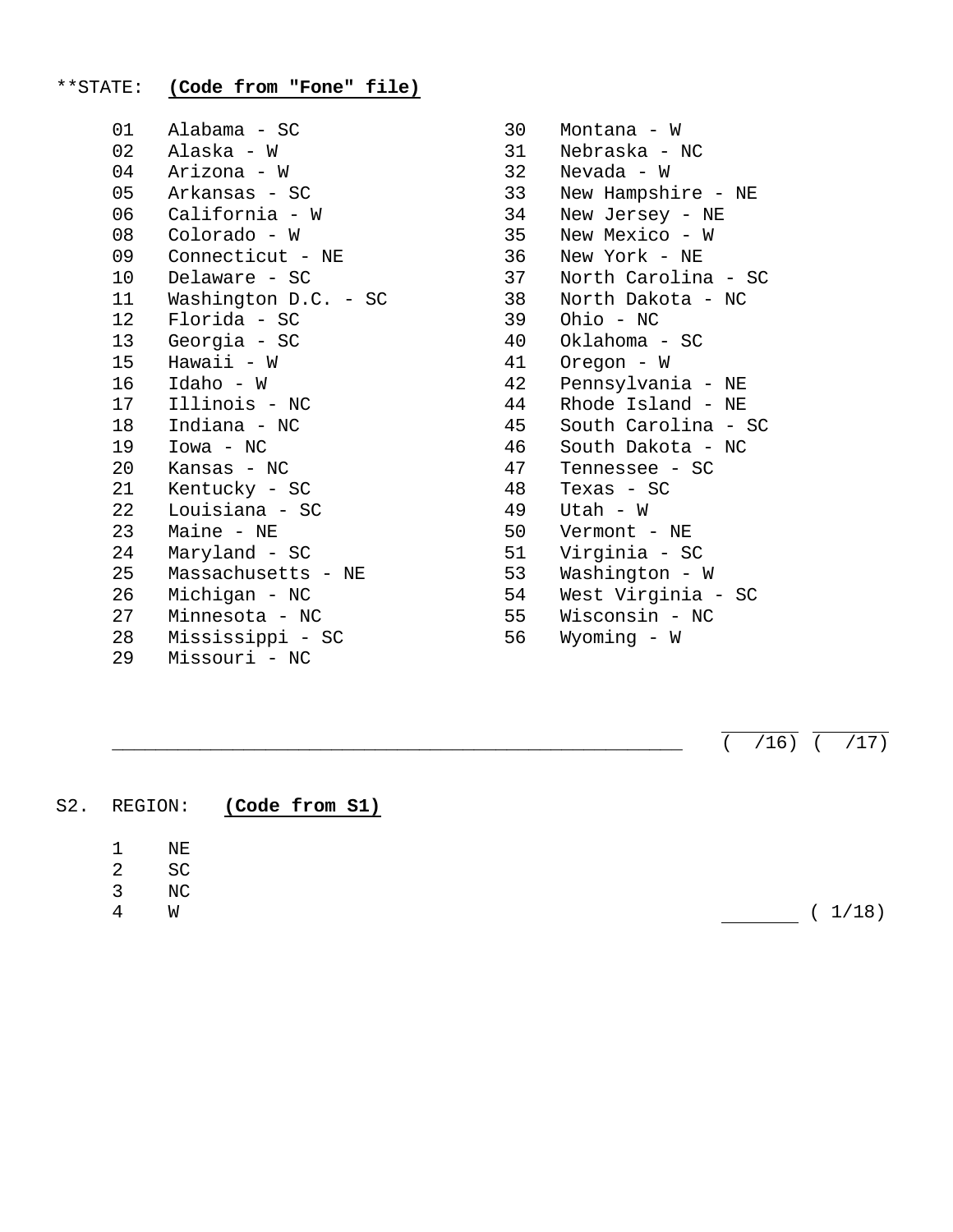- S3. AGE: First, can you please tell me your age. (Open ended and **code actual age)**
	- 00 (Refused) **(Thank & Terminate)**
	- 17 17 and under **[Ask to speak to available adult (youngest male/oldest female, and Reset to Introduction)]**
	- 18- 99 99+ **(Continue)**

 $(1/45)$   $(1/46)$ 

**(INTERVIEWER READ:)** Now**,** I'd like to begin with some general questions.

- 1. First, there are lots of programs on television, like entertainment shows, sports, movies, and the news. We are interested in whether you watch the news. Some people don't and some do. Do you ever watch the news?
	- 1 Yes **(Continue)**

| N∩          | (Skip to #3) |  |
|-------------|--------------|--|
| (DK)        | (Skip to #3) |  |
| 4 (Refused) | (Skip to #3) |  |

(asset 5/12)

- 2. **(If code "1" in #1, ask:)** How often do you watch news programs — every day, most days, once or twice a week or only occasionally?
	- 4 Every day
	- 3 Most days
	- 2 Once or twice a week
	- 1 Only occasionally
	- 5 (DK)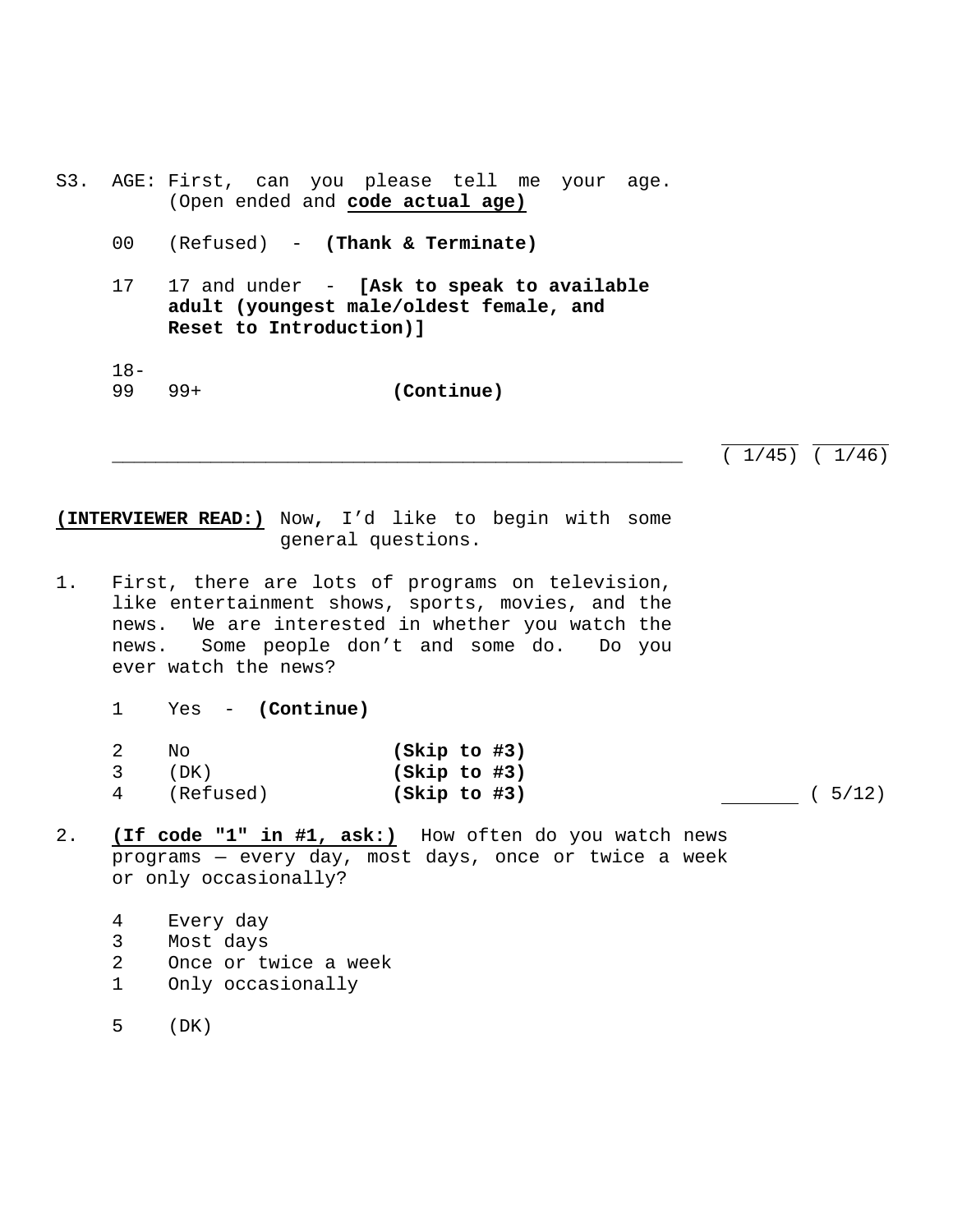|       | 6                                          | (Refused)                                                                                                                                                   | (5/13) |
|-------|--------------------------------------------|-------------------------------------------------------------------------------------------------------------------------------------------------------------|--------|
| 3.    |                                            | Some people read the news in the newspaper<br>and<br>others don't. Do you ever read the news in the<br>newspaper?                                           |        |
|       | 1                                          | $Yes - (Continue)$                                                                                                                                          |        |
|       | 2<br>3<br>$\overline{4}$                   | No<br>(Skip to #5)<br>(DK)<br>(Skip to #5)<br>(Refused)<br>(Skip to #5)                                                                                     | (5/14) |
| $4$ . |                                            | (If code "1" in #3, ask:) How often do you read<br>the news in the newspaper $-$ every day, most days,<br>once or twice a week, or only occasionally?       |        |
|       | $\overline{4}$<br>3<br>$\overline{2}$<br>1 | Every day<br>Most days<br>Once or twice a week<br>Only occasionally                                                                                         |        |
|       | 5<br>6                                     | (DK)<br>(Refused)                                                                                                                                           | (5/15) |
| 5.    | affairs?                                   | How interested are you in politics and national<br>you very interested,<br>Are<br>somewhat<br>interested, slightly interested, or not at all<br>interested? |        |
|       | 4<br>$\mathsf{3}$<br>$\overline{2}$<br>1   | Very interested<br>Somewhat interested<br>Slightly interested<br>Not at all interested                                                                      |        |
|       | 5<br>6                                     | (DK)<br>(Refused)                                                                                                                                           | (5/16) |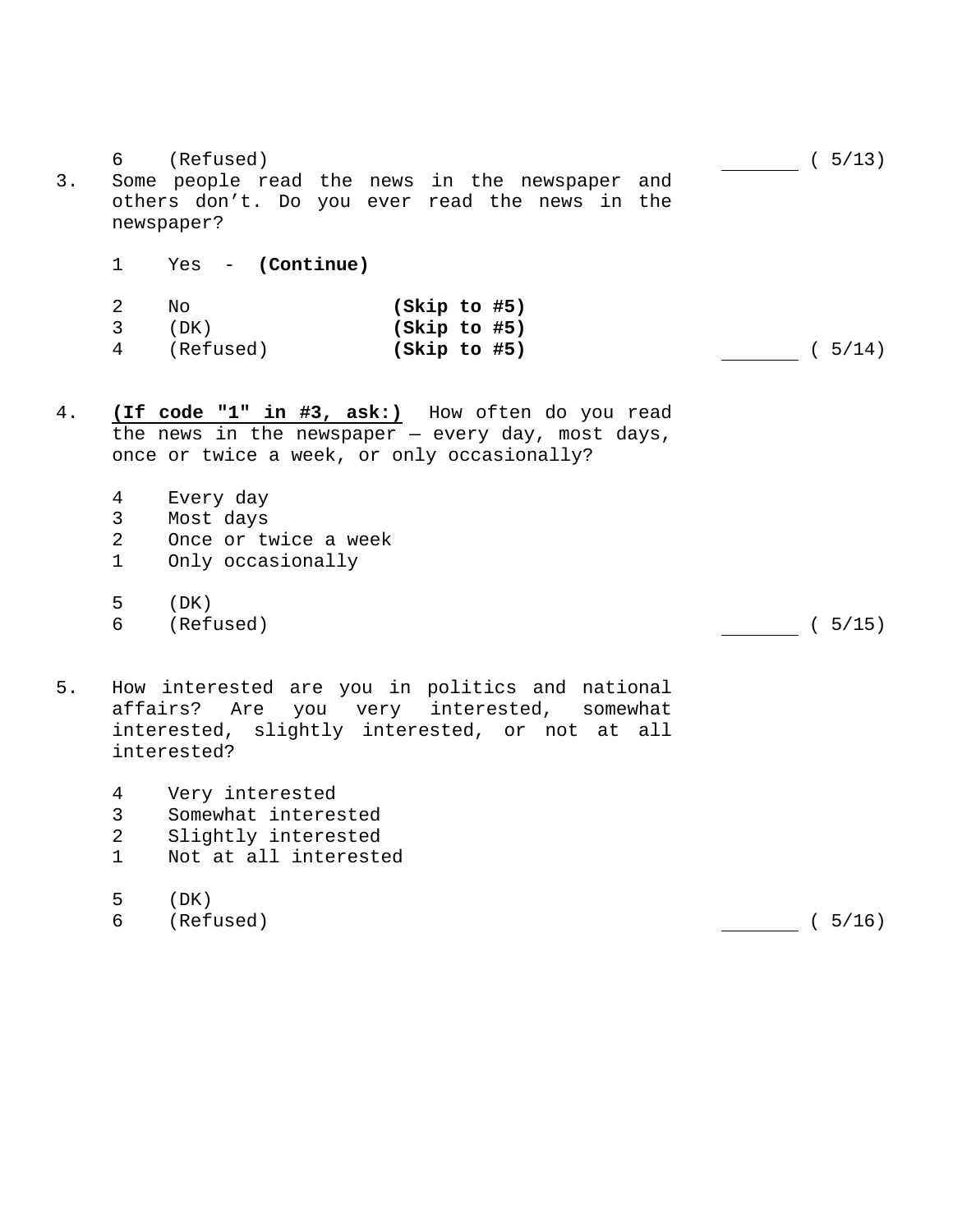6. What do you think is the biggest single problem facing this country today? (Open ended) 0001 Other (list) 0002 (DK) **(Skip to #10)** 0003 (Refused) **(Skip to #10)** 0004 HOLD 0005 HOLD

 $(5/17 - 5/20)$ 

- 7. **(If code "0001" in #6, ask:)** How good of a job do you think the federal government is doing in dealing with this problem? Would you say they are doing a good job, a fair job or a poor job?
	- 3 Good job
	- 2 Fair job
	- 1 Poor job
	- 4 (DK) 5 (Refused) ( 5/21)

- 8. Thinking about the American people, do you think most Americans, some Americans, or very few Americans think **(response in #6)** is the single biggest problem facing the country today?
	- 3 Most Americans
	- 2 Some Americans
	- 1 Very few Americans
	- 4 (DK)
	- 5 (Refused) ( 5/22)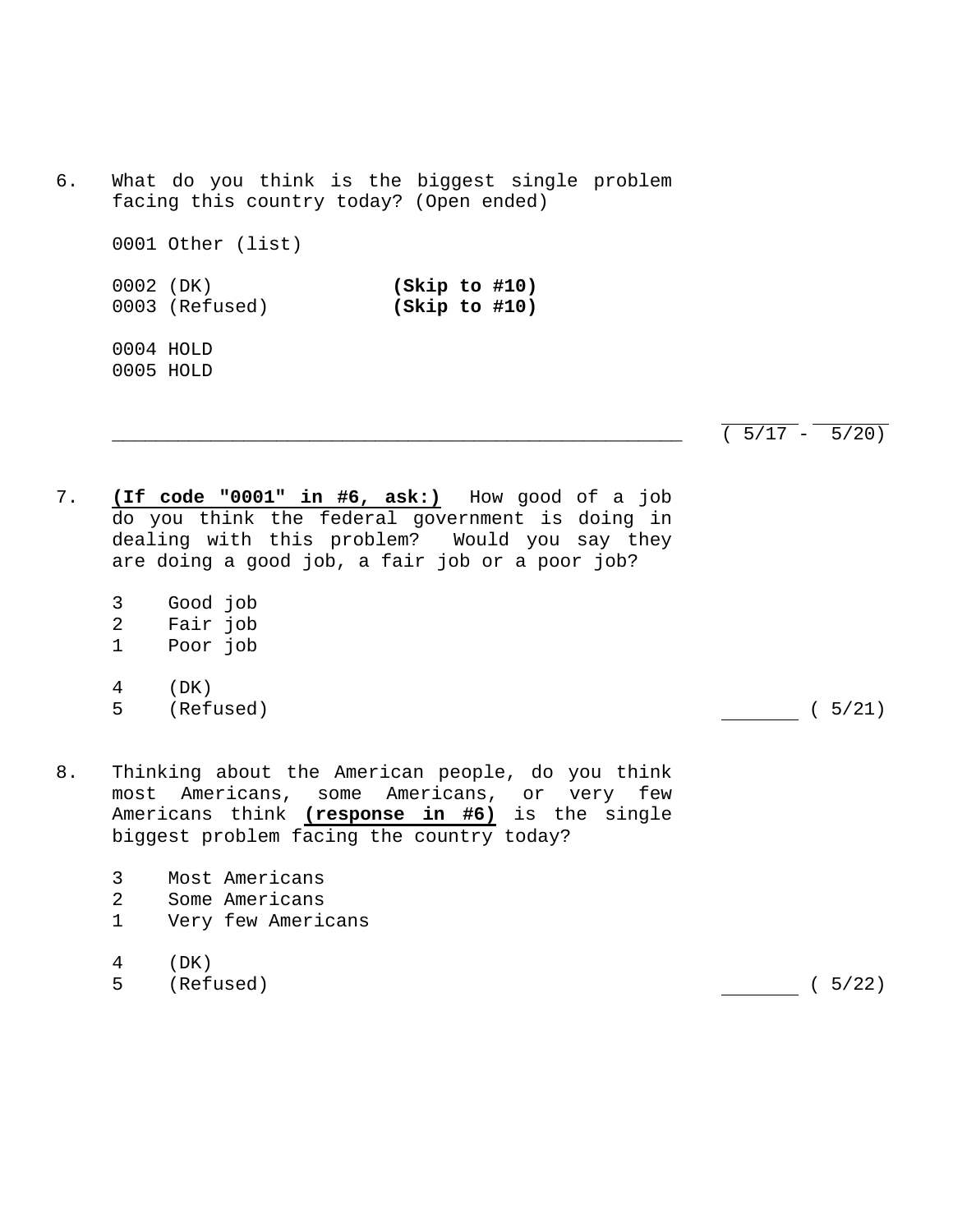- 9. And do you think most Americans, some Americans, or very few Americans agree on what needs to be done to solve this problem?
	- 3 Most Americans<br>2 Some Americans
	- Some Americans
	- 1 Very few Americans
	- 4 (DK)
	- 5 (Refused) ( 5/23)

- 10. Next I want you to think about how the government does its work. If you could change anything about the way political decisions are made, what would it be? **(Probe:)** Anything else? (Open ended) **(Probe for two responses)**
	- 0001 Other (list) 0002 (DK) 0003 (Refused) 0004 None/Nothing 0005 HOLD

|  | lst<br>Resp: | $(5/24 - 5/27)$ |
|--|--------------|-----------------|
|  | 2nd<br>Resp: | $(5/28 - 5/31)$ |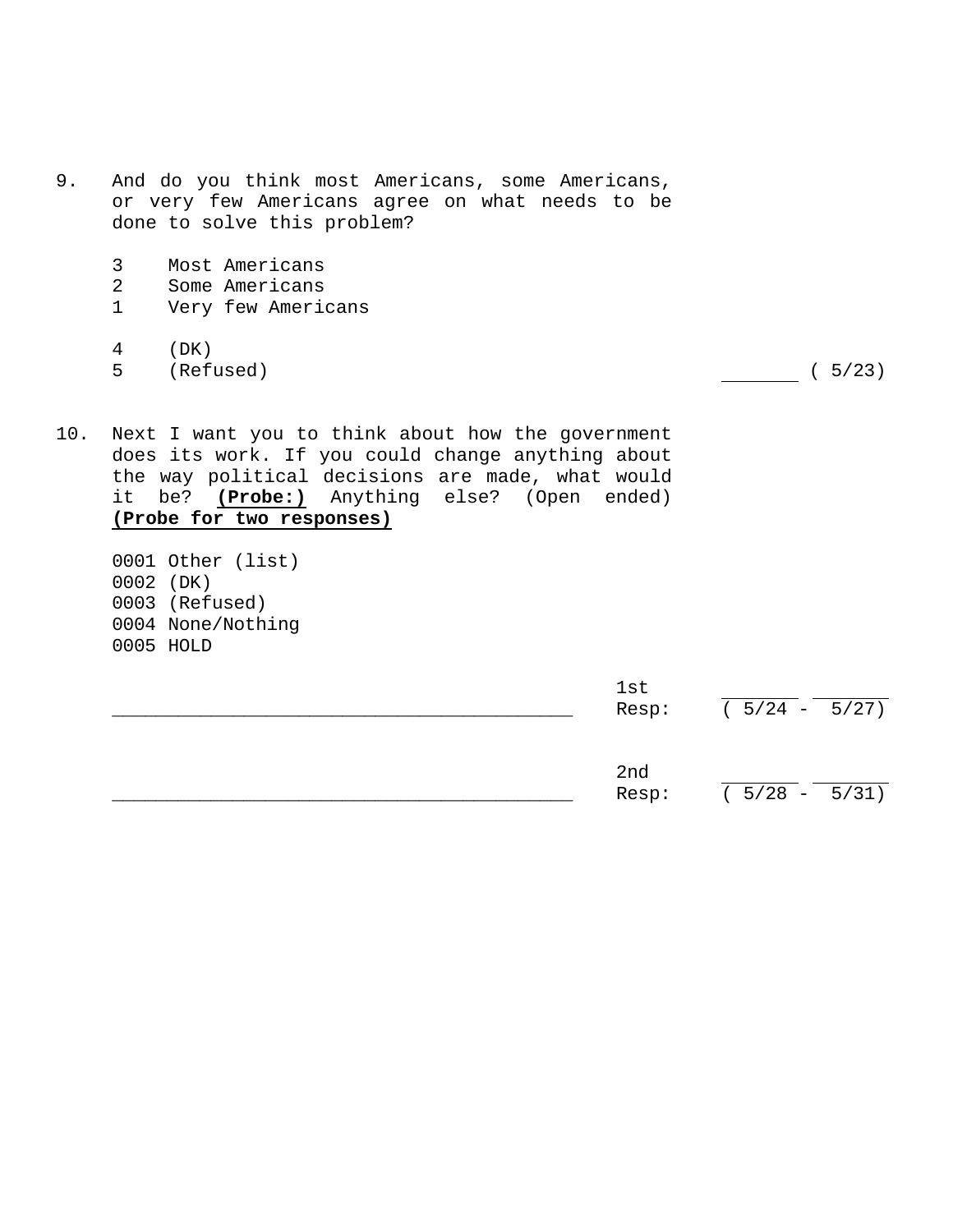- 11. Now I am going to read some statements. As I do, tell me if you agree or disagree with each one. How about **(read and rotate A-C)**? Do you agree or disagree with that statement.
	- 2 Agree
	- 1 Disagree
	- 3 (DK)
	- 4 (Refused)
	- A. People like you have a say about what the government does ( 5/32)
	- B. Sometimes politics and government seem so complicated that a person like you cannot understand what's going on (5/33)
	- C. Public officials care a lot about what people like you think
- 12. We are interested in how people are getting along financially these days. Would you say that you are better off financially, worse off or just about the same as you were a year ago?
	- 3 Better off<br>2 Same
	- Same
	- 1 Worse off
	- 4 (DK)
	- 5 (Refused) ( 5/35)

- 13. We would like to know your views about the nation's financial well-being. Is the nation better off, worse off, or about the same financially as it was a year ago?
	- 3 Better off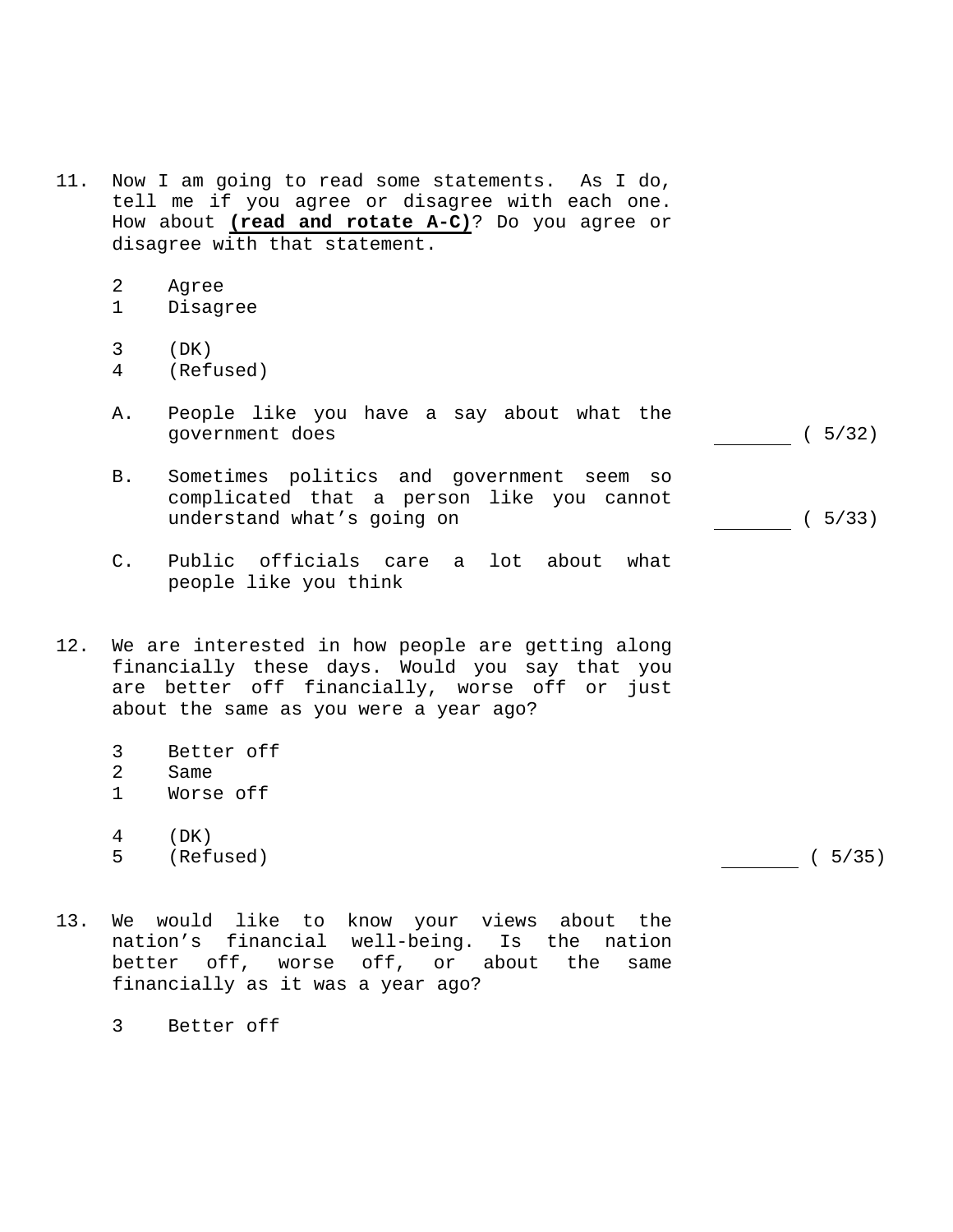- 2 Same
- 1 Worse off

4 (DK)

5 (Refused) ( 5/36)

- 14. Now I would like you to rate some ideas about the workings of government. Some people say what we need in this country is for ordinary people like you and me to decide for ourselves what needs to be done and how. Others say ordinary people are too busy and should instead allow elected officials and bureaucrats to make all political decisions. Still others say a combination would be best. Imagine a seven-point scale, with "1" being ordinary people making all decisions on their own, and "7" being elected officials and bureaucrats making all the decisions on their own, while "2", "3", "4", "5", or "6" indicate in-between opinions on these two extremes. Which number from one to seven best represents **(read A-F)**? **(NOTE TO INTERVIEWER: If necessary, point out to respondents that the lower points of the scale, starting with one, mean they primarily think "ordinary people should be making the decisions"; while the higher points on the scale, ending with seven, mean they primarily think "elected officials and bureaucrats should be making the decisions", and that they need to indicate what their opinion is from one to seven)**
	- 7 Elected officials and bureaucrats should be making all the decisions on their own
	- 6
	- 5
	- 4 3

2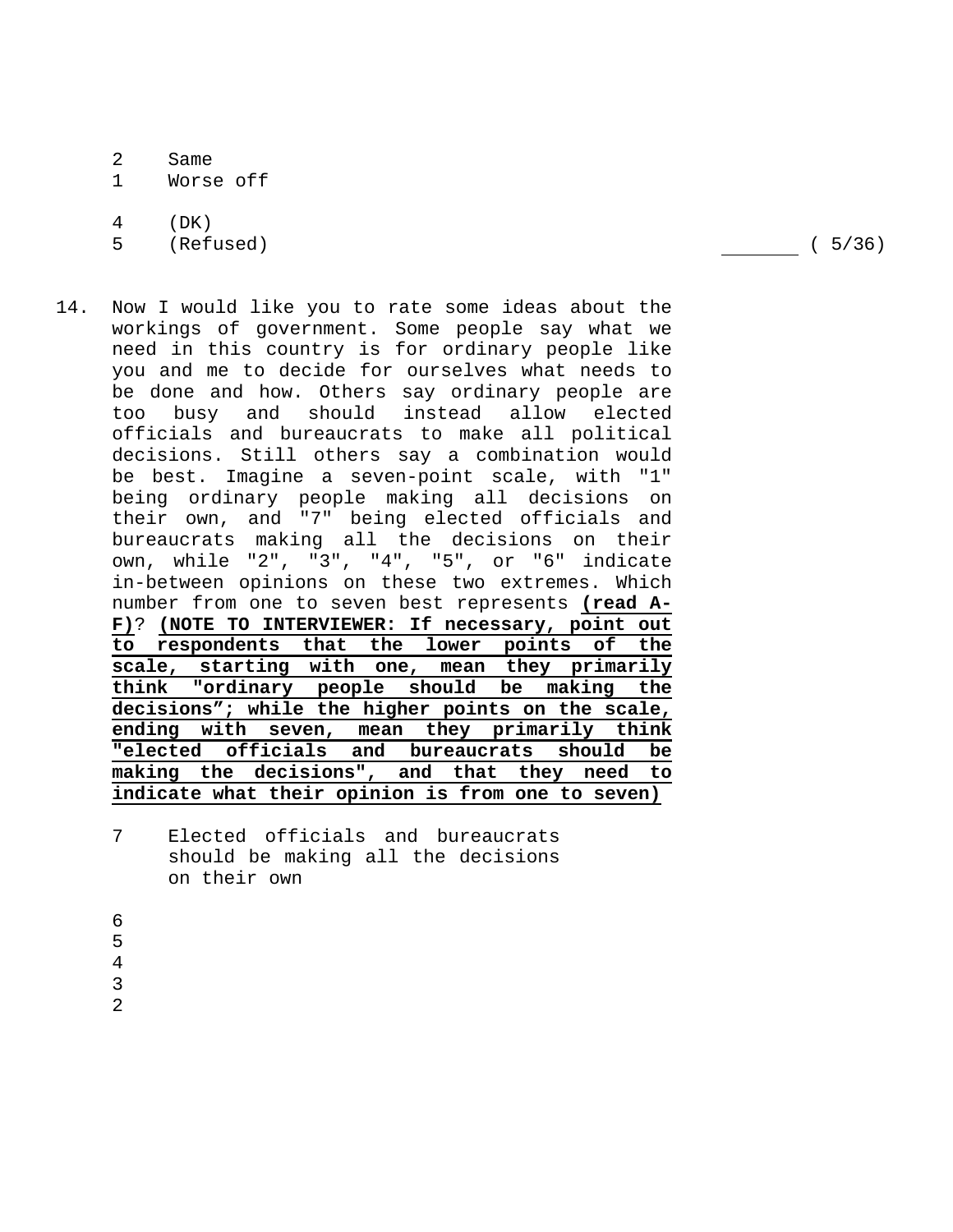- 1 Ordinary people should be making all decisions on their own
- 8 (DK)
- 9 (Refused)
- 0 (Live in Washington DC/No state government)
- 14. (Continued:)

| Α. | How you think government SHOULD work |  | (5/37) |
|----|--------------------------------------|--|--------|
|    |                                      |  |        |

- B. How the American people as a whole think government SHOULD work (5/38)
- C. How the Democratic party thinks government SHOULD work (5/39)
- D. How the Republican Party thinks government SHOULD work (19740)
- E. How you think the national government in Washington ACTUALLY works (5/41)
- F. How you think your state government ACTUALLY works  $(5/42)$
- 15. I am now going to read some statements about politics in America. As I do, tell me if you strongly agree, agree, disagree, or strongly disagree with each one. How about **(read and rotate A-Q)**? **(Read twice, and then as needed:)** Do you strongly agree, agree, disagree, or strongly disagree with that statement? **(NOTE TO INTERVIEWER: Keep checking to make sure respondent is considering the extremes of the scale, especially if you sense he or she is using agree or disagree in place of yes or no)**
	- 4 Strongly Agree
	- 3 Agree
	- 2 Disagree
	- 1 Strongly Disagree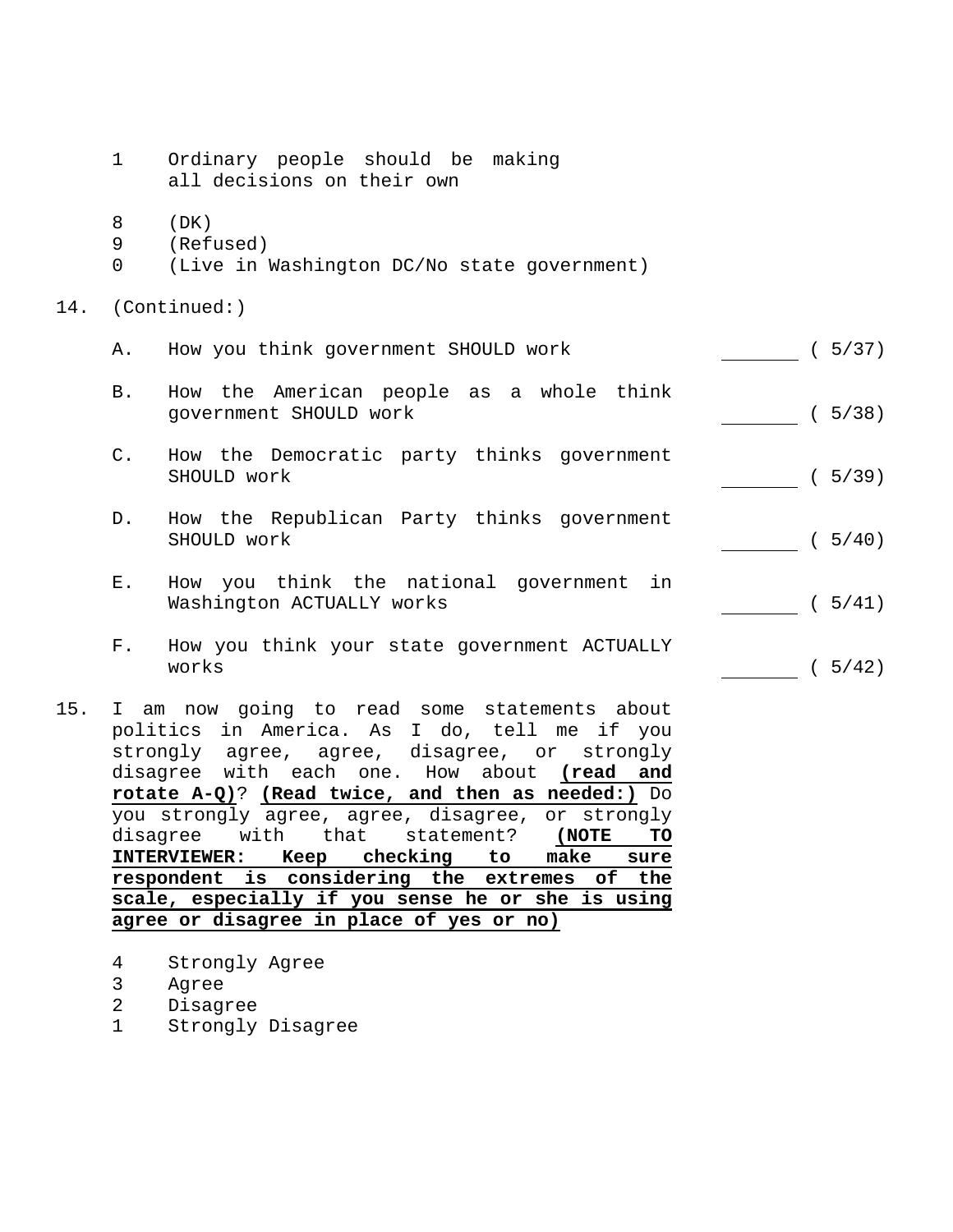- 5 (DK)
- 6 (Refused)

15. (Continued:)

- A. Elected officials would help the country more if they would stop talking and just take action on important problems (5/43)
- B. What people call "compromise" in politics is really just selling out on one's principles ( 5/44)
- C. There is not a dime's worth of differences between the Democratic and Republican parties (5/45)
- D. Members of Congress should do what they think is best regardless of what the people in their district want (5/46)
- E. Members of Congress should be allowed to stay in office as long and as often as they're elected (5/47)
- F. The media should quit focusing on all the negative news because it makes things seem worse than they are (5/48)
- G. People should obey the law even if it goes against what they think is right ( 5/49)
- H. The current political system does a good job of representing the interests of all Americans, rich or poor, white or black, male or female (5/50)
- I. If the American people were just given a chance, they could figure out how to solve this country's problems (5/51)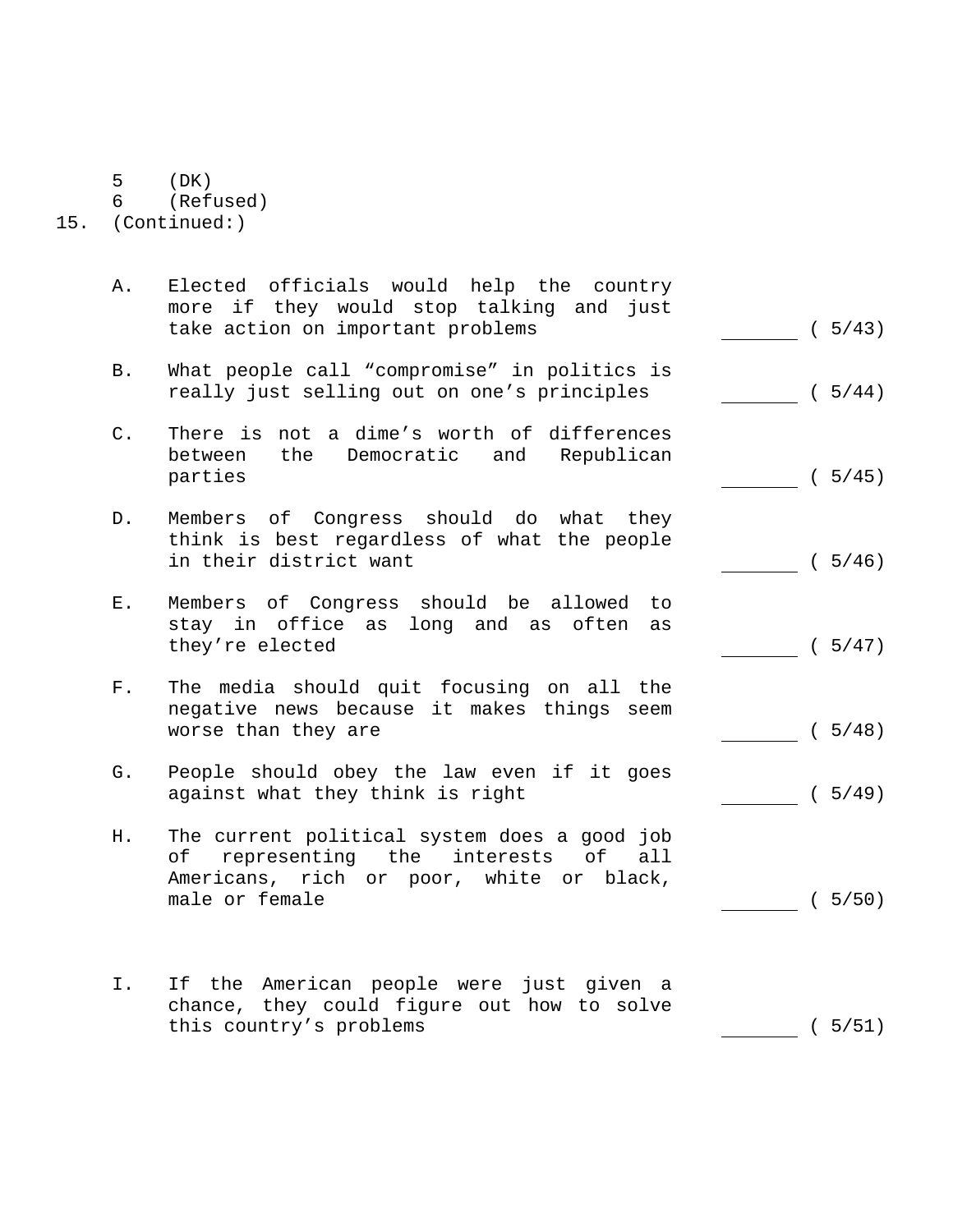| J. | Special interest groups are<br>really just<br>groups of people with a common interest who<br>join together to have more power                    | (5/52) |
|----|--------------------------------------------------------------------------------------------------------------------------------------------------|--------|
| К. | If the American people decided political<br>issues directly instead of relying<br>on<br>politicians, the country would be a<br>lot<br>better off | (5/53) |
| L. | Congress needs to have committees to get its<br>work done                                                                                        | (5/54) |
| М. | People should be able to say what's on their<br>mind no matter how repulsive their views<br>might be to others                                   | (5/55) |
| N. | Power should be shifted from the federal<br>to the<br>qovernment<br>state<br>and<br>local<br>qovernments                                         | (5/56) |
| О. | Our government would run better if decisions<br>were left up to successful business people                                                       | (5/57) |
| P. | What we need is a new national party to run<br>candidates for office                                                                             | (5/58) |
| Q. | You sometimes break laws that the government<br>shouldn't have passed in the first place                                                         | (5/59) |

16. We hear a lot of talk these days about liberals and conservatives. Some people hold extremely liberal political views. Think of them as a "1" on a seven-point scale. Other people hold extremely conservative political views. Think of them as a "7" on a seven-point scale. And, of course, there are people in between at "2", "3", "4", "5", or "6". Using the one-to-seven scale, with "1" defined as extremely liberal and, "7" as extremely conservative, how do you rate **(read A-**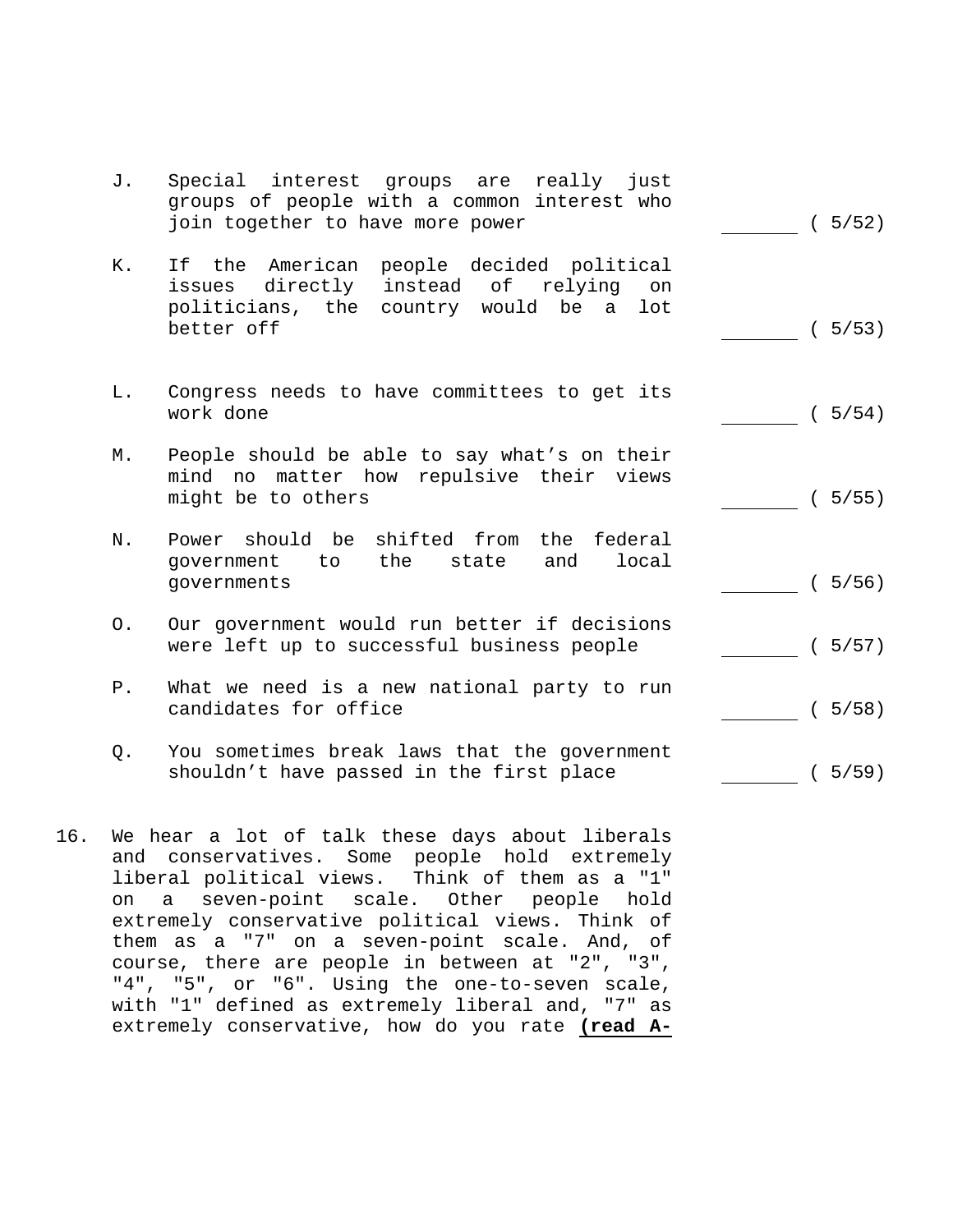**F)**?

| 7              | Extremely conservative                      |        |
|----------------|---------------------------------------------|--------|
| 6              |                                             |        |
| 5              |                                             |        |
| $\overline{4}$ |                                             |        |
| 3              |                                             |        |
| $\overline{2}$ |                                             |        |
| $\mathbf 1$    | Extremely liberal                           |        |
| 8              | $(DK)$ - $(do not probe)$                   |        |
| 9              | (Refused)                                   |        |
| $\mathbf 0$    | (Live in Washington DC/No state government) |        |
|                |                                             |        |
|                |                                             |        |
| Α.             | Yourself                                    | (5/60) |
| <b>B</b> .     | The Democratic Party                        | (5/61) |
|                |                                             |        |
| $C$ .          | The Republican Party                        | (5/62) |
|                |                                             |        |
| $D$ .          | recent policies of the national<br>The      |        |
|                | government in Washington                    | (5/63) |
| Ε.             |                                             | (5/64) |
|                | Your state government                       |        |
| F.             | The American people as a whole              | (5/65) |
|                |                                             |        |

17. Some people say the best way to reduce crime is to address the social problems that cause crime, like bad schools, poverty and joblessness. Other people say the best way to reduce crime is to make sure that criminals are caught, convicted and punished. Which do you think is most important to do: address conditions that cause crime, or get tough with criminals?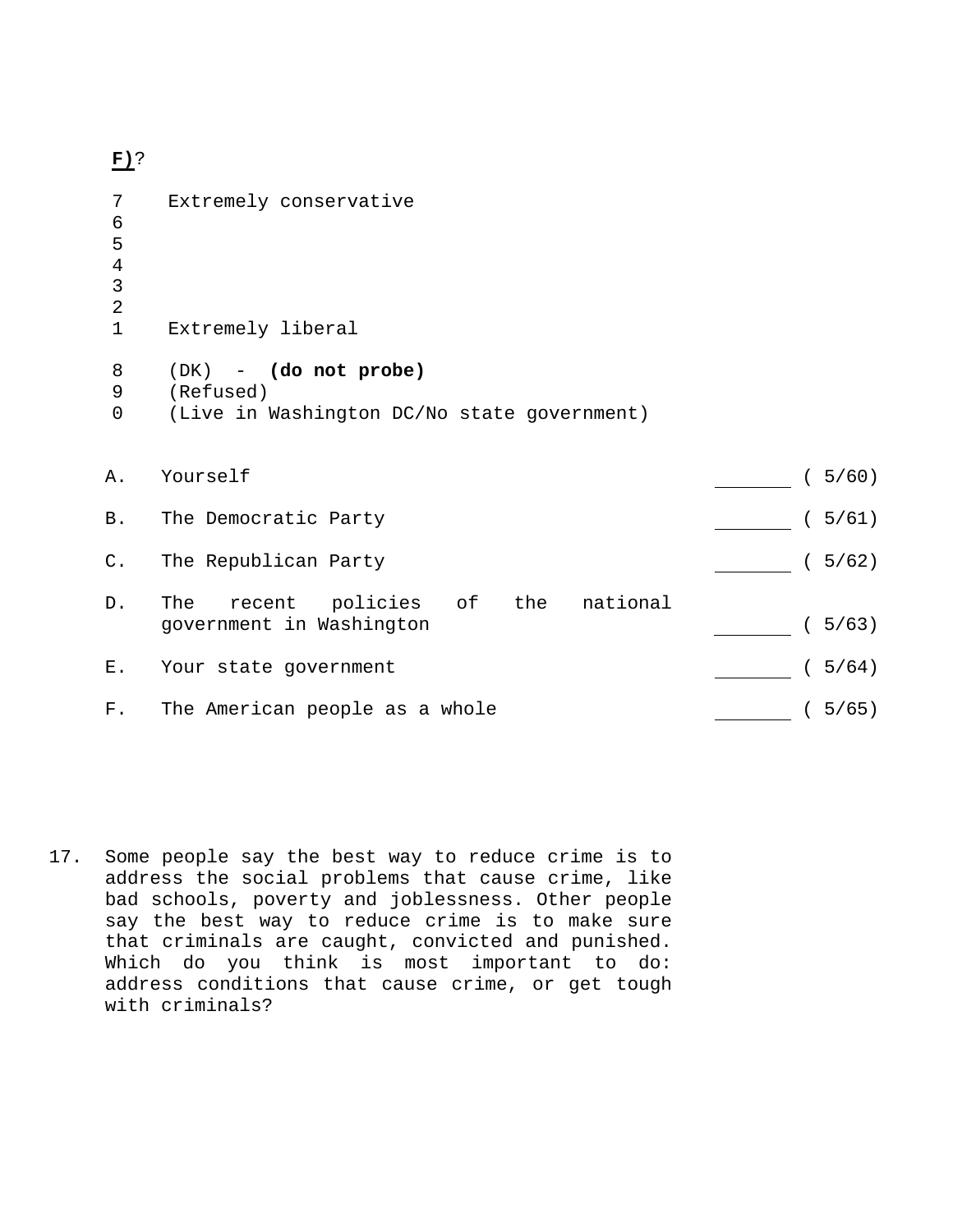|     | 2           | Address conditions that<br>cause crime<br>Get tough with criminals | (Continue)<br>(Continue)                                                                                  |      |
|-----|-------------|--------------------------------------------------------------------|-----------------------------------------------------------------------------------------------------------|------|
|     | 3<br>4<br>5 | (Combination of both)<br>(DK)<br>(Refused)                         | (Skip to #19)<br>(Skip to #19)<br>(Skip to #19)                                                           | 5/66 |
| 18. |             | (If code "1" or "2" in #17, ask:) Do you feel                      | 그 그 사람들은 그 사람들은 그 사람들을 지나치고 있다. 그 사람들은 그 사람들은 그 사람들은 그 사람들을 지나치고 있다. 그 사람들은 그 사람들은 그 사람들은 그 사람들을 지나치고 있다. |      |

strongly or not so strongly that we should **(response in #17)**?

- 1 Strongly
- 2 Not so strongly
- 3 (DK)
- 4 (Refused) ( 5/67)

 19. Some people say the government should make sure that everyone who needs welfare payments gets them, even if some people abuse the system. Others say the government should make sure there is no abuse of welfare, even if that means that some people who truly need help don't get it. Which is closer to your view - that the government should make sure that everyone who needs welfare payments gets them or that the government should make sure there is no abuse of welfare?

- 1 Everyone who needs welfare payments gets them **(Continue)** 2 There is no abuse of welfare **(Continue)**
- 3 (DK) **(Skip to #21)** 4 (Refused) **(Skip to #21)** ( 5/68)

20. **(If code "1" or "2" in #19, ask:)** Do you feel strongly or not so strongly that the government should make sure that **(response in #19)**?

1 Strongly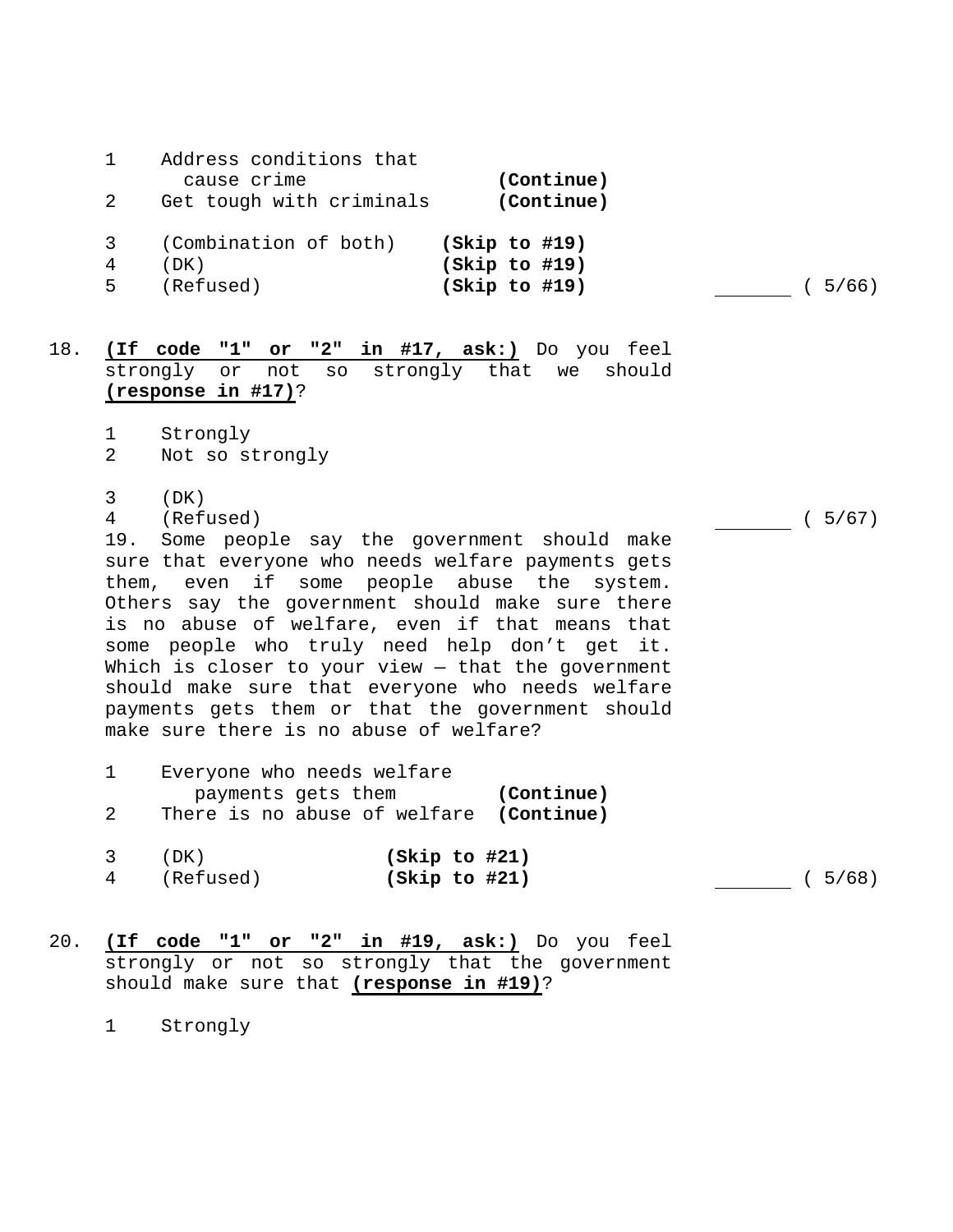- 2 Not So Strongly
- 3 (DK)
- 4 (Refused) ( 5/69)
	-
- 21. Some people believe that the protection of the environment should be a top priority, even if it means losing some jobs and businesses in an area. Other people believe that business concerns should come first, even if it sometimes means hurting the environment. Which is closer to your view — that the environment should be protected even if it hurts business or that business concerns should come first even if it hurts the environment?
	- 1 Protecting the environment should come first **(Continue)**  2 Business concerns should come first **(Continue)**
	- 3 (DK) **(Skip to "Interviewer Read" before #23)**
	- 4 (Refused) **(Skip to "Interviewer Read" before #23)** (5/70)
- 22. **(If code "1" or "2" in #21, ask:)** Do you feel strongly or not so strongly that **(response in #21)**?
	- 1 Strongly
	- 2 Not So Strongly
	- 3 (DK)

4 (Refused) ( 5/71)

- **(INTERVIEWER READ:)** I would now like to know how you feel about different parts of the American political system.
- 23. First, tell me if any of the following aspects of our political system have made you proud. How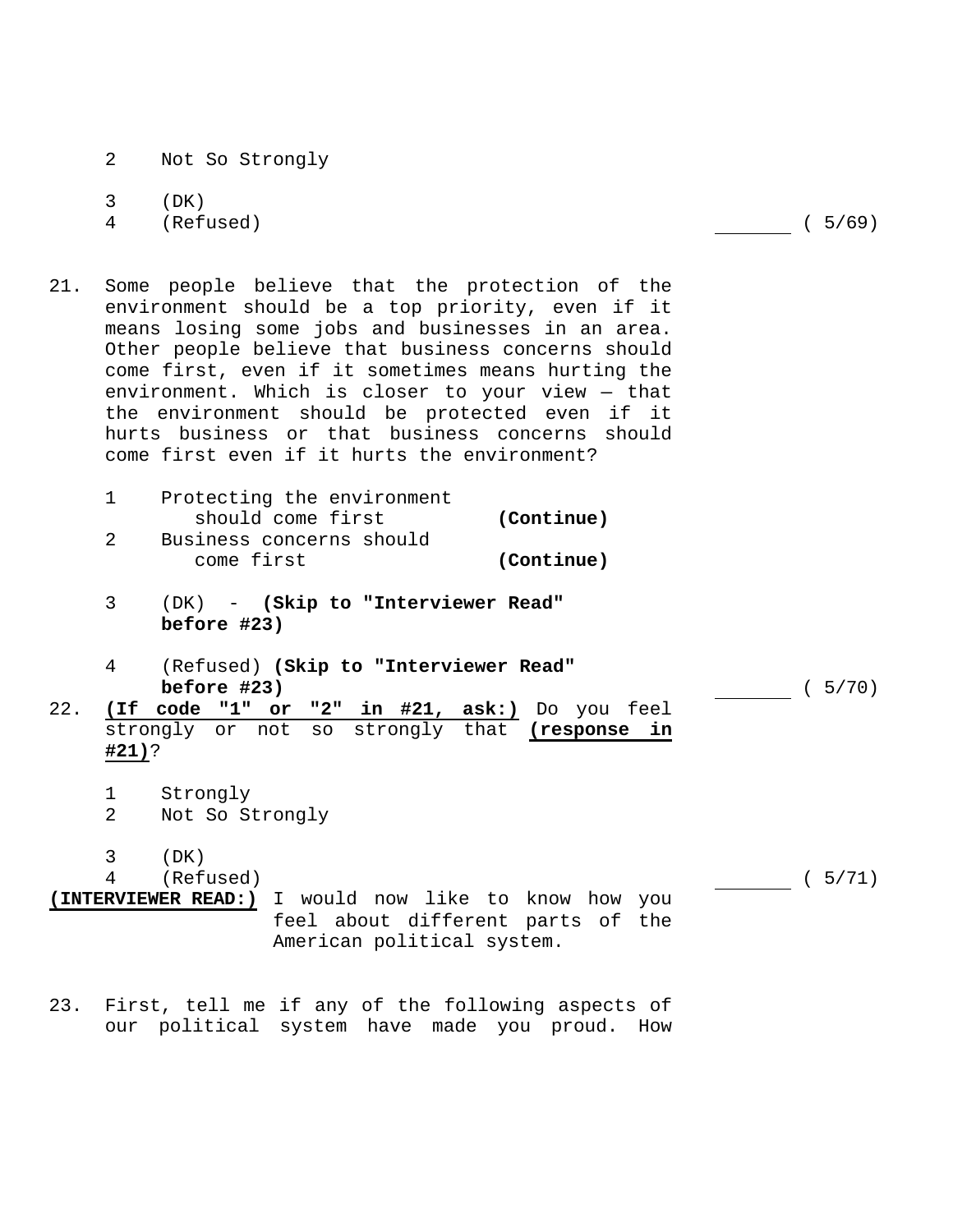# about **(read and rotate A-C)**?

- 1 Yes 2 No
- 3 (DK)
- 
- 4 (Refused)
- 5 (Live in Washington DC/No state government)

| А. | The American people                   | (5/72) |
|----|---------------------------------------|--------|
| B. | The national government in Washington | (5/73) |
|    | C. Your state government              | (5/74) |

# 24. Now, have any of them made you angry? How about **(read and rotate A-C)**?

- 1 Yes
- 2 No<br>3 (DP
- $(DK)$
- 4 (Refused)
- 5 (Live in Washington DC/No state government)

|               | A. The American people                | (5/75) |
|---------------|---------------------------------------|--------|
| B.            | The national government in Washington | (5/76) |
| $C_{\bullet}$ | Your state government                 | (5/77) |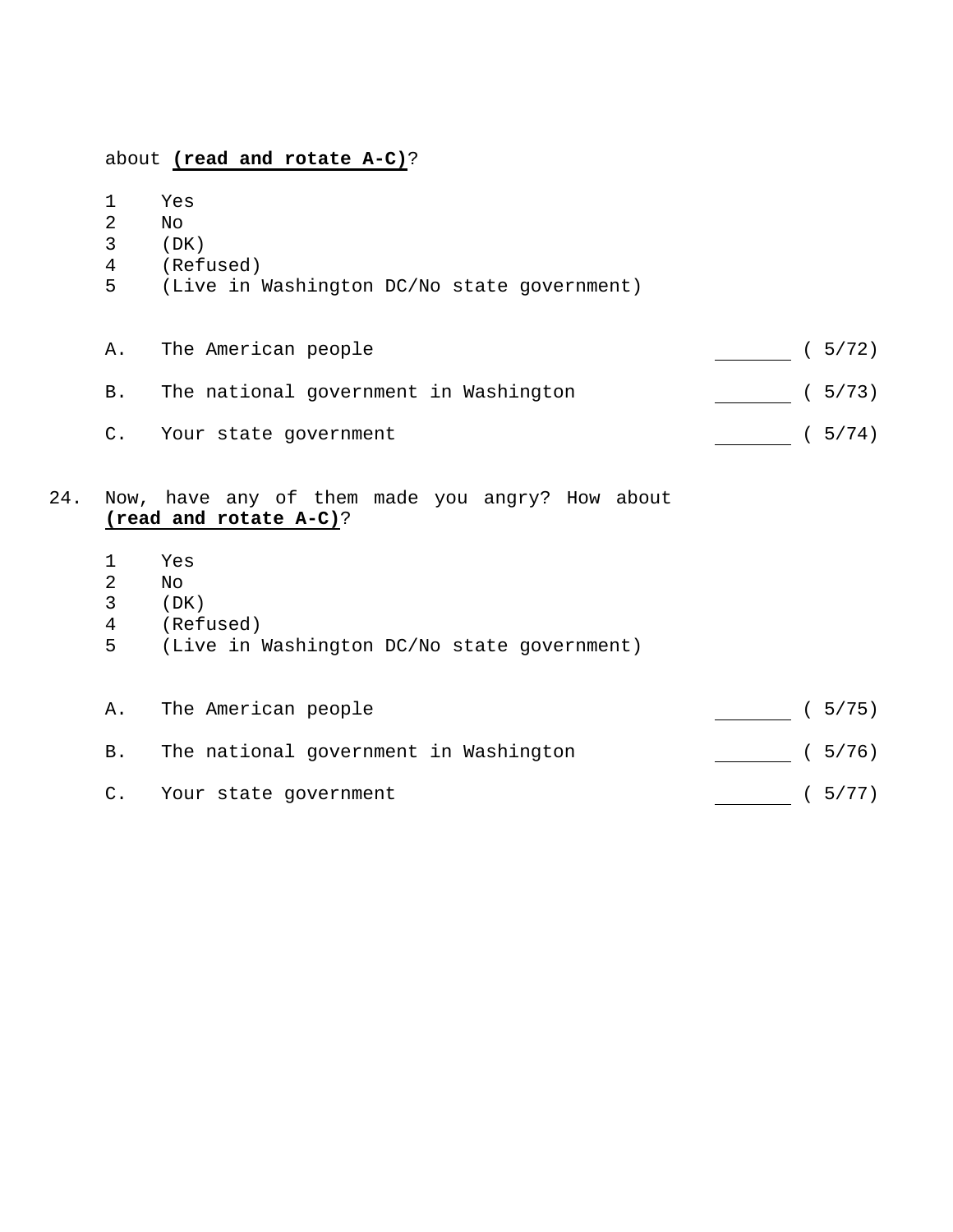25. Next, I would like you to think about how you would characterize two groups—the American people and elected officials in Washington. First, let's think about being informed. If "1" is extremely uninformed, and "7" is extremely informed, with "2", "3", "4", "5" and "6" in between, where would you place **(read and rotate A-B)**?

 7 Extremely informed 6 5 4 3 2 1 Extremely uninformed 8 (DK) 9 (Refused)

- A. The American people (5/78)
- B. The elected officials in Washington [100] (5/79)
- 26. Now, if "1" is extremely selfish, and "7" is extremely unselfish, where would you place **(read and rotate A-B)**?

 7 Extremely unselfish 6 5 4 3 2 1 Extremely selfish 8 (DK) 9 (Refused) A. The American people (6/12)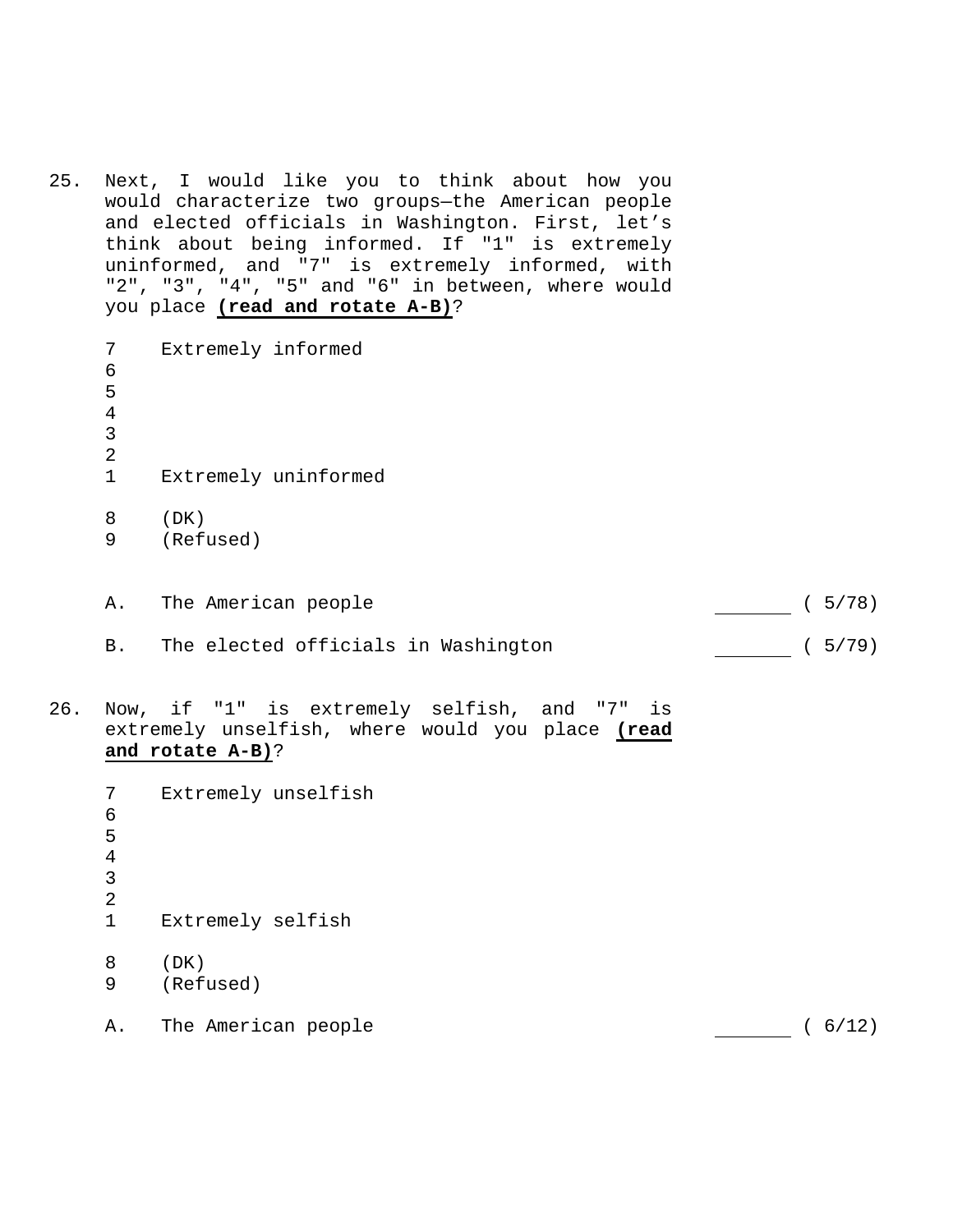| 27. | <b>B</b> .                                                    | The elected officials in Washington<br>Next, if "1" is extremely divided among themselves<br>on political issues, and "7" is extremely united,<br>where would you place (read and rotate A-B)?   | (6/13) |
|-----|---------------------------------------------------------------|--------------------------------------------------------------------------------------------------------------------------------------------------------------------------------------------------|--------|
|     | 7<br>$\epsilon$<br>5<br>$\overline{4}$<br>3<br>$\overline{2}$ | Extremely united                                                                                                                                                                                 |        |
|     | $\mathbf{1}$                                                  | Extremely divided among themselves                                                                                                                                                               |        |
|     | 8<br>9                                                        | (DK)<br>(Refused)                                                                                                                                                                                |        |
|     | Α.                                                            | The American people                                                                                                                                                                              | (6/14) |
|     | B.                                                            | The elected officials in Washington                                                                                                                                                              | (6/15) |
| 28. |                                                               | Finally, let's think about intelligence. If "1" is<br>extremely unintelligent, and "7" is extremely<br>would<br>intelligent, where<br>you place<br>the<br>intelligence of (read and rotate A-B)? |        |
|     | 7<br>6<br>5<br>$\overline{4}$<br>3<br>$\overline{a}$          | Extremely intelligent                                                                                                                                                                            |        |
|     | $\mathbf 1$                                                   | Extremely unintelligent                                                                                                                                                                          |        |
|     | 8<br>9                                                        | (DK)<br>(Refused)                                                                                                                                                                                |        |
|     | Α.                                                            | The American people                                                                                                                                                                              | (6/16) |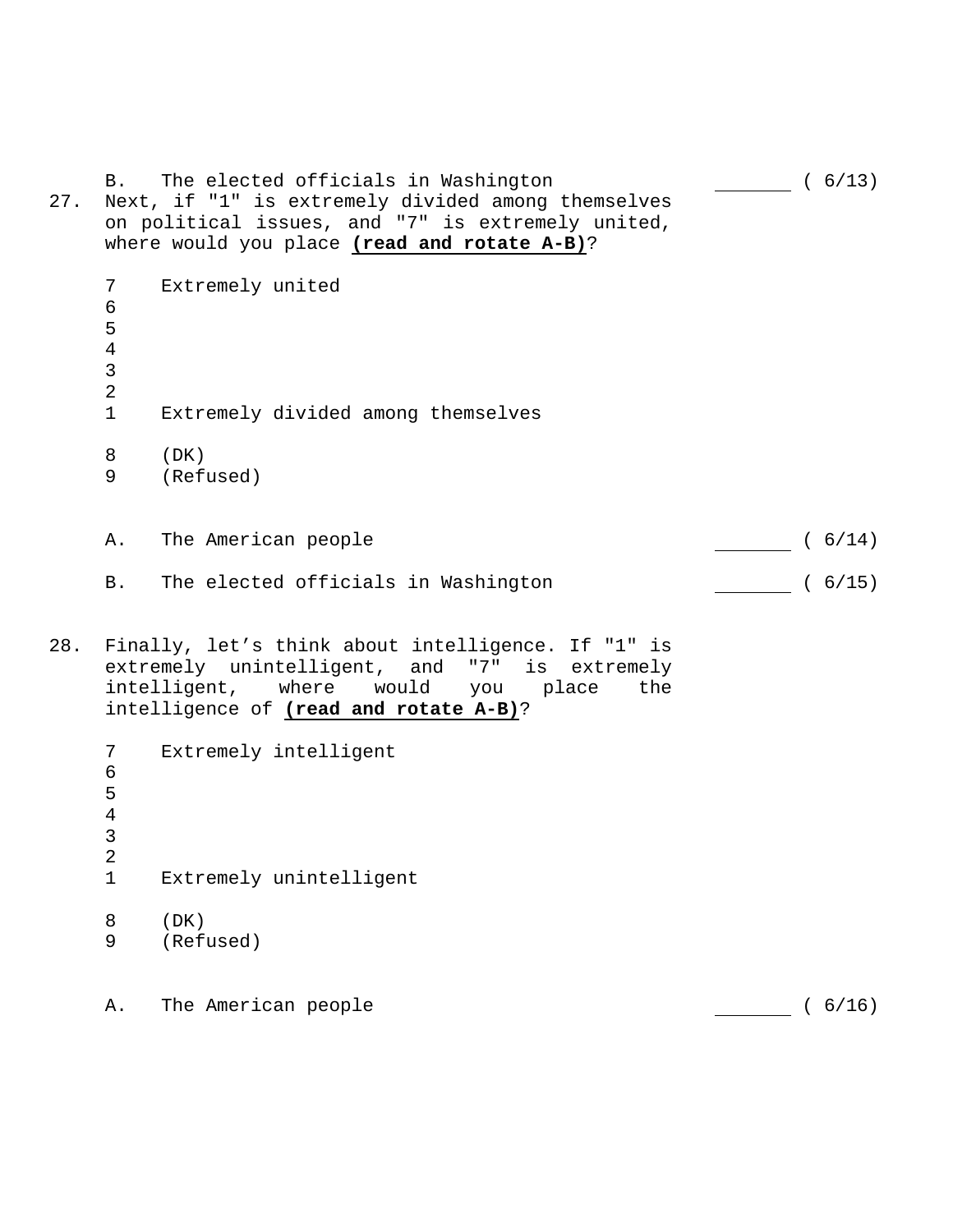# B. The elected officials in Washington (6/17)

- 29. I am now going to read some more statements about politics and government. As you did before, please tell me if you strongly agree, agree, disagree, or strongly disagree with each one. How about **(read and rotate A-S)**? **(Read twice, and then as needed:)** Do you strongly agree, agree, disagree, or strongly disagree with that statement? **(NOTE TO INTERVIEWER: Keep checking to make sure respondent is considering the extremes of the scale, especially if you sense he or she is using agree or disagree in place of yes or no)**
	- 4 Strongly agree
	- 3 Agree
	- 2 Disagree
	- 1 Strongly Disagree
	- 5 (DK)
	- 6 (Refused)
	- A. Our basic governmental structures are the best in the world and should not be changed in a major fashion (6/18)
	- B. You are generally satisfied with the public policies the government has produced lately ( 6/19)
	- C. The President needs a lot of staffers and assistants to get his work done  $(6/20)$
	- D. Government officials should debate more because they are too likely to rush into action without discussing all sides ( 6/21)
	- E. Interest groups should be prohibited from contacting members of Congress (6/22)
	- F. The American people disagree with each other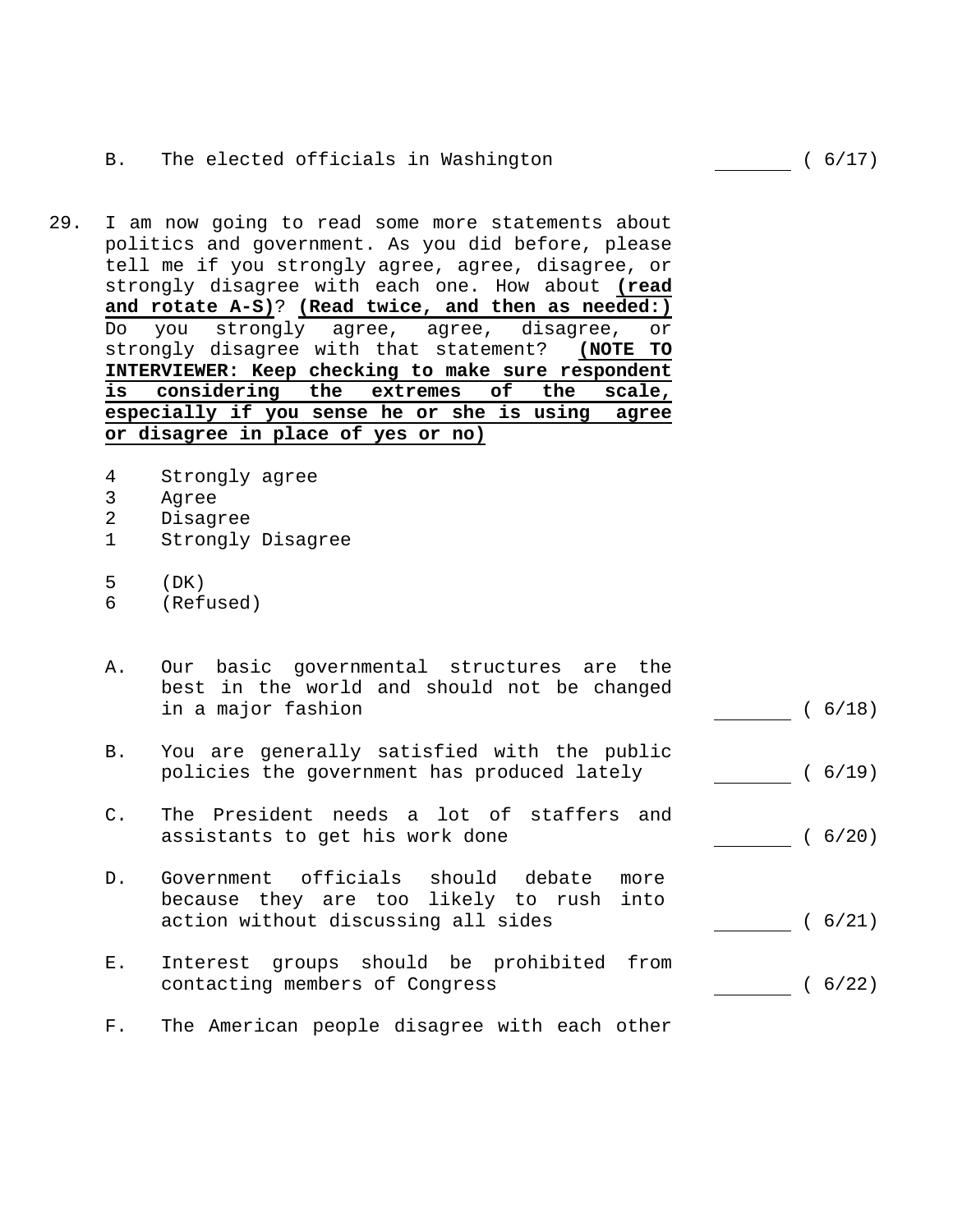|       | so much that politicians need to compromise<br>in order to get anything done                                                              | (6/23) |
|-------|-------------------------------------------------------------------------------------------------------------------------------------------|--------|
| G.    | When the country is in danger we may have to<br>force people to testify against themselves<br>even if it violates their rights            | (6/24) |
| Η.    | Political parties should be<br>banned from<br>politics                                                                                    | (6/25) |
| Ι.    | The media does a good job letting the<br>government know what the American people are<br>concerned about                                  | (6/26) |
| J.    | People just don't have enough time<br>or<br>knowledge about politics to make decisions<br>about important political issues                | (6/27) |
| К.    | It is hard to blame people for breaking the<br>law if they can get away with it                                                           | (6/28) |
| L.    | The American government used to be able to<br>get the job done, but it can't seem to any<br>more                                          | (6/29) |
| М.    | Our government would run better if decisions<br>were left up to non-elected, independent<br>experts rather than politicians or the people | (6/30) |
| Ν.    | Limits should be placed on how much money can<br>be spent in political campaigns                                                          | (6/31) |
| О.    | Our government would work best if it were run<br>like a business                                                                          | (6/32) |
| $P$ . | If someone is suspected of treason or other<br>serious crimes, he or she<br>shouldn't be<br>entitled to be let out on bail                | (6/33) |
| Q.    | When you get right down to it, political<br>parties are doing a pretty good job for the                                                   |        |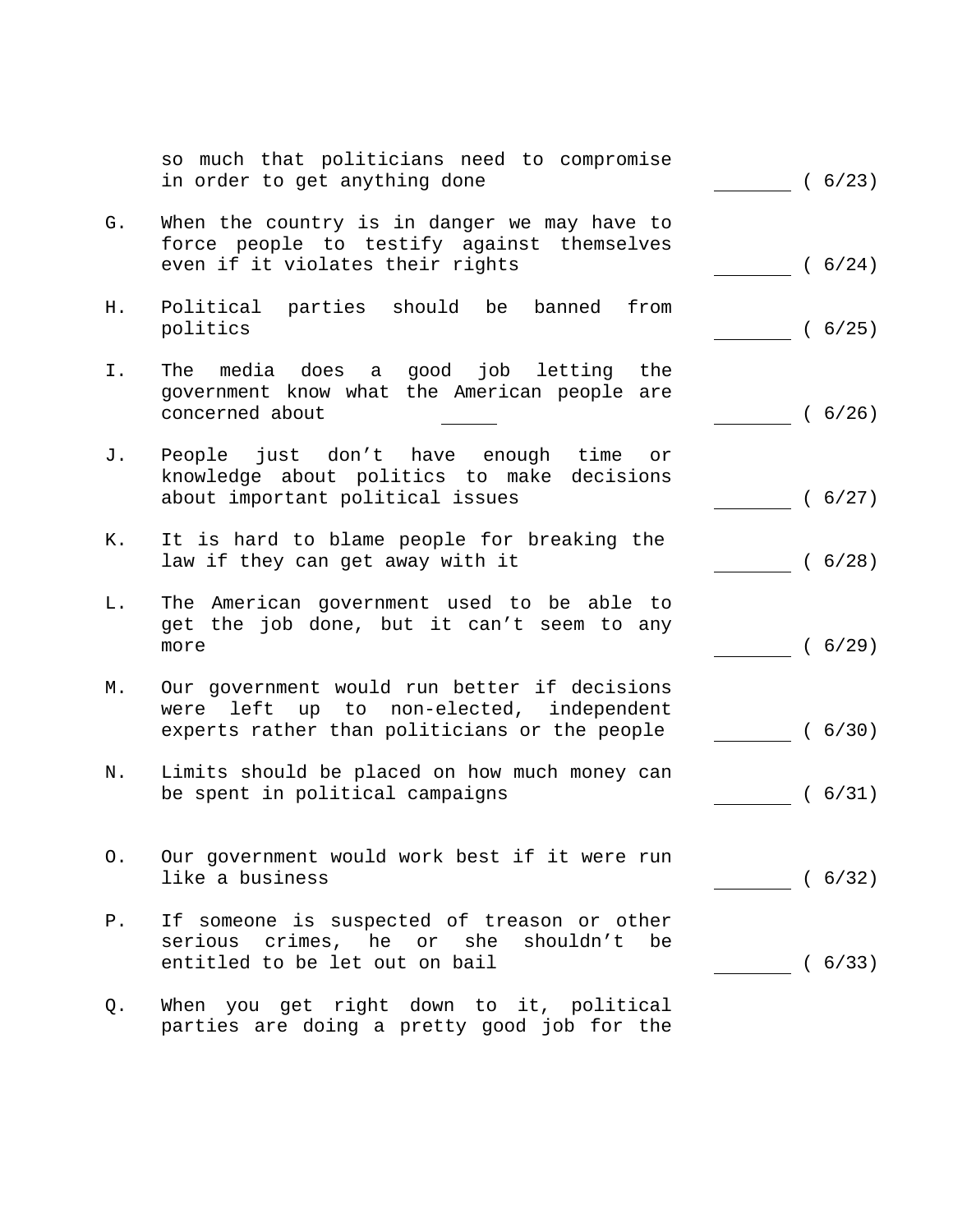people of the United States (6/34)

- R. Special interest groups have too much control over what the government does ( 6/35)
- S. People should be allowed to vote directly on policies through ballot initiatives and the like much more often than they do now ( 6/36)
- 30. Now, please tell me if you strongly approve, approve, disapprove or strongly disapprove of the way different entities have been handling their job lately. How about **(read and rotate A-F)**? **(Read twice, and then as needed:)** Do you strongly approve, approve, disapprove, or strongly disapprove with the way they have been handling their job lately? **(NOTE TO INTERVIEWER: Keep checking to make sure respondent is considering the extremes of the scale, especially if you sense he or she is using approve or disapprove in place of yes or no)**
	- 4 Strongly approve
	- 3 Approve
	- 2 Disapprove
	- 1 Strongly disapprove
	- 5 (DK)
	- 6 (Refused)
	- 7 (Live in Washington DC/No state government)
	- A. The political system overall (6/37)

- B. The federal government (6/38)
- C. Your state government (6/39)
	- D. The Supreme Court (6/40)
	- E. President Bill Clinton ( 6/41)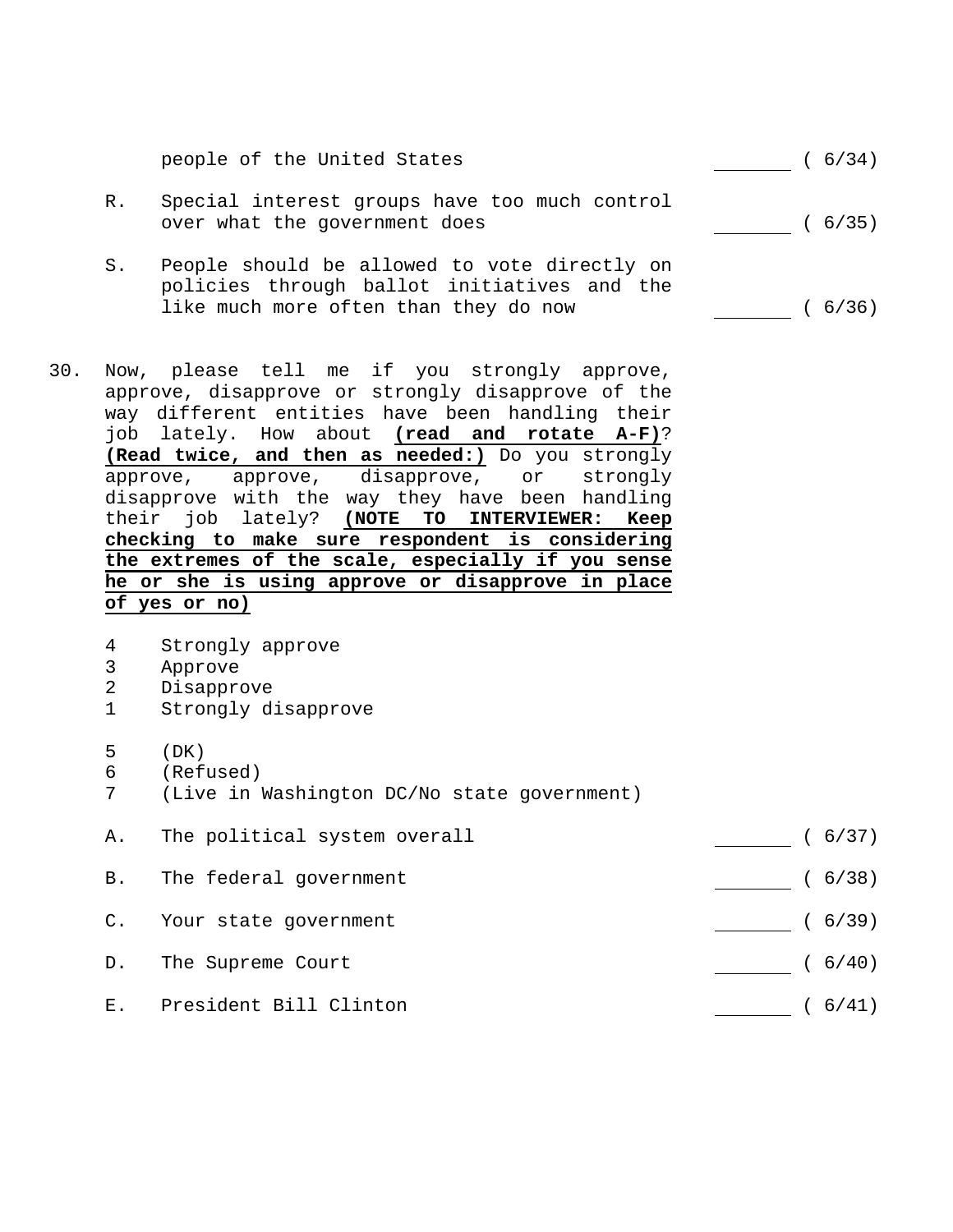|     | ${\bf F}$ .                             | Congress                                                                                                                                                                                                                                                            | (6/42) |
|-----|-----------------------------------------|---------------------------------------------------------------------------------------------------------------------------------------------------------------------------------------------------------------------------------------------------------------------|--------|
| 31. |                                         | Regardless of what you thought of Ross Perot as a<br>person, did you strongly approve,<br>approve,<br>disapprove or strongly disapprove of what Ross<br>Perot had to say when he ran for president?                                                                 |        |
|     | 4<br>3<br>$\overline{2}$<br>$\mathbf 1$ | Strongly approve<br>Approve<br>Disapprove<br>Strongly disapprove                                                                                                                                                                                                    |        |
|     | 5<br>6                                  | (DK)<br>(Refused)                                                                                                                                                                                                                                                   | (6/43) |
| 32. |                                         | Do you think most people would try to take<br>advantage of you if they got a chance, or do you<br>think they would try to be fair?                                                                                                                                  |        |
|     | $\mathbf 1$<br>2                        | Try to take advantage if<br>they got the chance<br>Try to be fair                                                                                                                                                                                                   |        |
|     | 3<br>4                                  | (DK)<br>(Refused)                                                                                                                                                                                                                                                   | (6/44) |
| 33. |                                         | Generally speaking, would you say that most people<br>can be trusted, or would you say that you can't be<br>too careful in dealing with people?                                                                                                                     |        |
|     | 1<br>$\overline{2}$                     | Most people can be trusted<br>Can't be too careful in<br>dealing with people                                                                                                                                                                                        |        |
|     | 3<br>4                                  | (DK)<br>(Refused)                                                                                                                                                                                                                                                   | (6/45) |
| 34. | as                                      | I am going to read some general statements. As<br>before, tell me if you strongly agree, agree,<br>disagree, or strongly disagree with each one. How<br>about (read and rotate A-E)? (Read twice, and then<br>needed:)<br>strongly<br>Do<br>you<br>agree,<br>aqree, |        |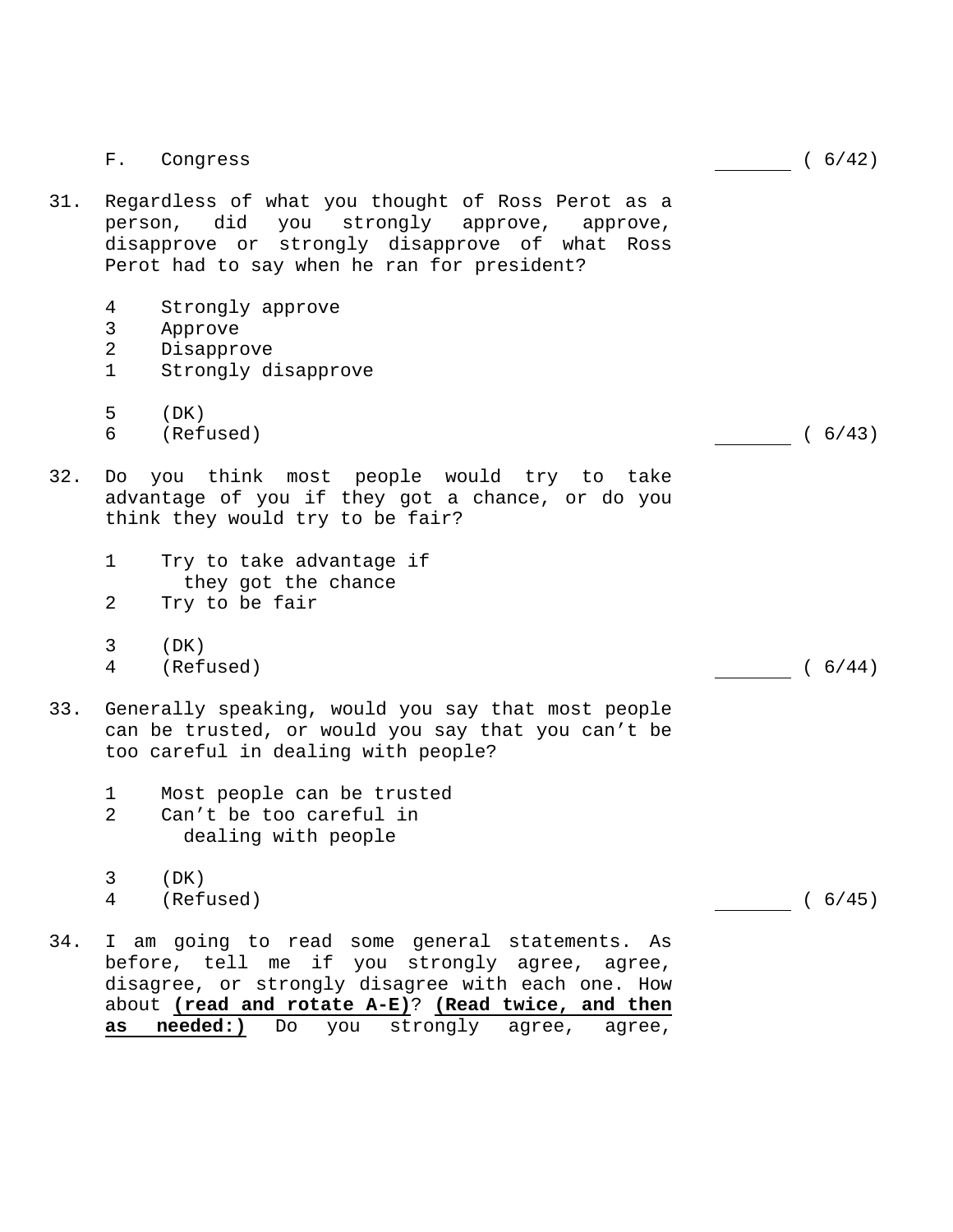disagree, or strongly disagree with that statement? **(NOTE TO INTERVIEWER: Keep checking to make sure respondent is considering the extremes of the scale, especially if you sense he or she is using agree or disagree in place of yes or no)**

- 4 Strongly agree
- 3 Agree
- 2 Disagree
- 1 Strongly disagree
- 5 (DK)
- 6 (Refused)
- 34. (Continued:)

| Α.              | The more people are faced with a lot of<br>different opinions on a subject, the more<br>likely they are to make good decisions | (6/46)  |
|-----------------|--------------------------------------------------------------------------------------------------------------------------------|---------|
| B.              | When you get right down to it, it's best to<br>seek the advice of people who share your own<br>opinions and values             | (6/47)  |
| $\mathsf{C}$ .  | When people argue about political issues, you<br>feel uneasy and uncomfortable                                                 | ( 6/48) |
| $D$ .           | A conversation really starts to get fun when<br>people start disagreeing with each other                                       | (6/49)  |
| $E_{\rm \star}$ | The real keys to the good life are obedience,<br>discipline, and sticking to the straight and<br>narrow                        | 6/50)   |

- 35. Groups in our political system differ in how much power they have. Please tell me if the group I mention has too much, about the right amount, or not enough power. How about **(read and rotate A-E)**?
	- 3 Too much power
	- 2 About the right amount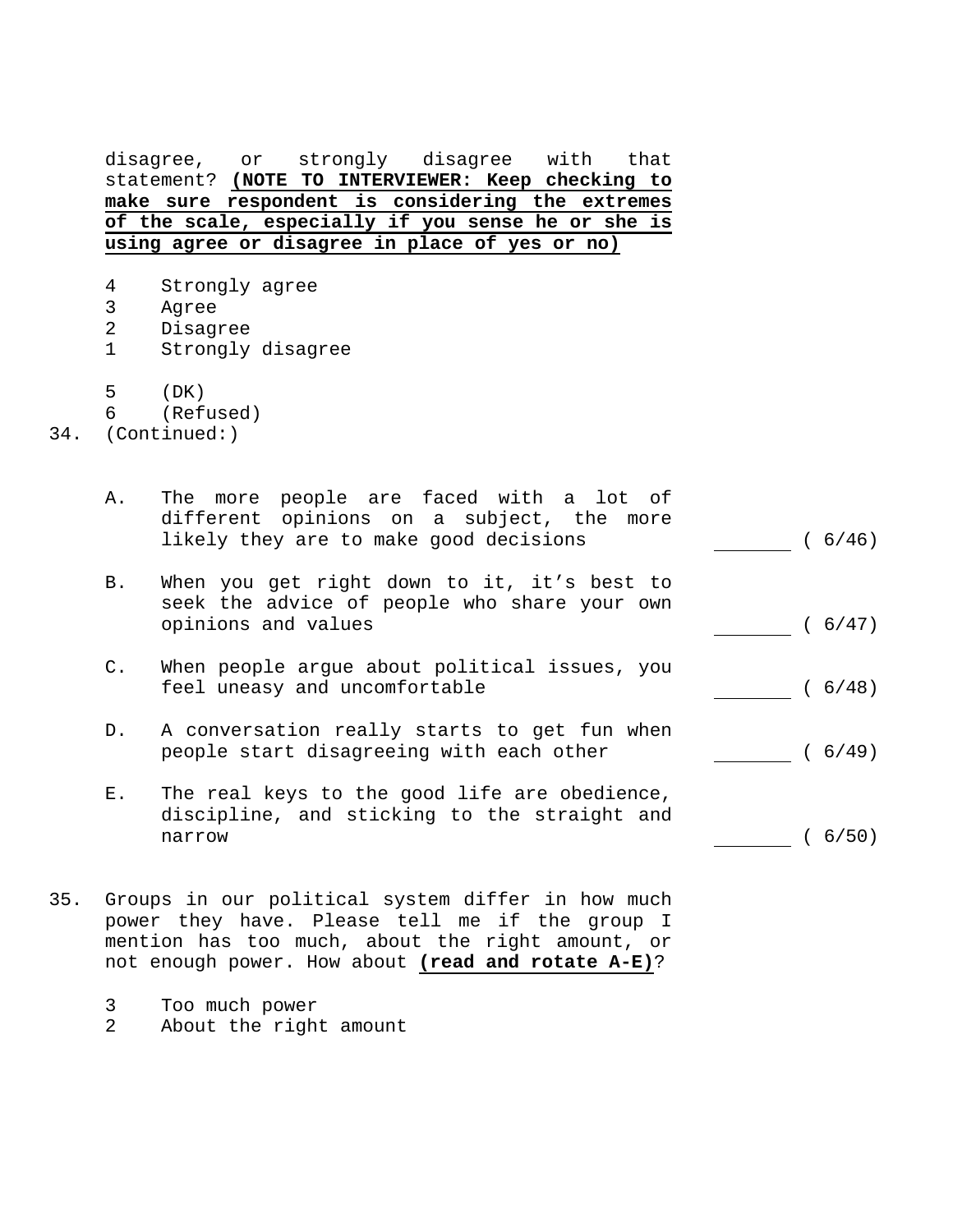- 1 Not enough power
- 4 (DK)
- 5 (Refused)
- 6 (Live in Washington DC/No state government)

 A. Political parties ( 6/51) B. Special interest groups (6/52) C. The national government in Washington [100] (6/53) D. Your state government (6/54) E. Ordinary people (6/55)

36. Now, I would like to know how often you have done any of the following. Tell me if you have done it often, occasionally or never. How about **(read and rotate A-C)**? Have you done it often, occasionally, or never?

- 3 Often
- 2 Occasionally
- 1 Never
- 4 (DK)
- 5 (Refused)
- A. Criticized the political system or some aspect of it in a discussion with someone you know or in a newspaper or call-in radio show  $\sqrt{6/56}$
- B. Heard people criticizing the political system and remained silent (6/57)
- C. Defended the political system or some aspect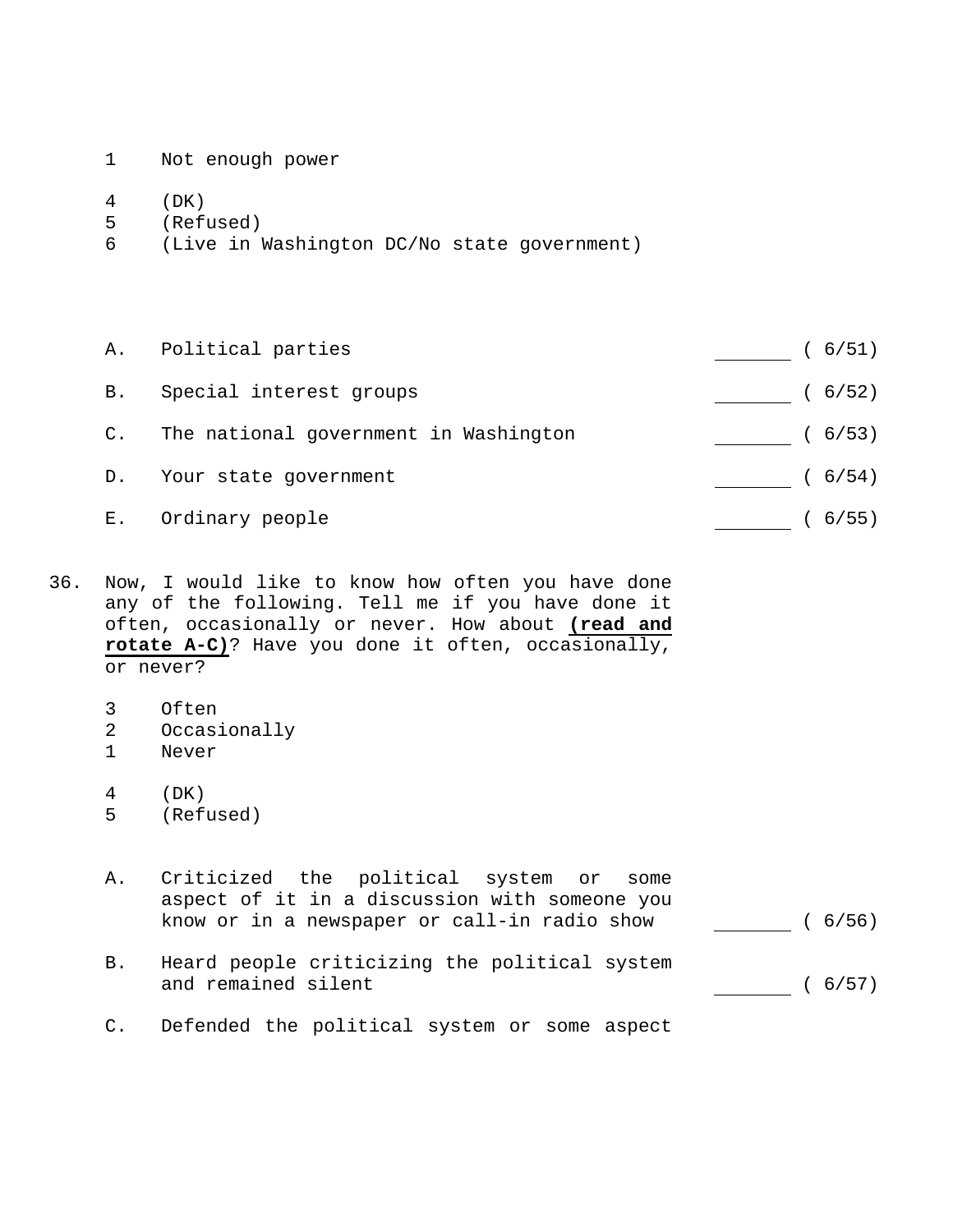of it in a discussion with someone you know or in a newspaper or call-in radio show ( 6/58)

- **(INTERVIEWER READ:)** Now, I have a few questions concerning various public figures. We want to see how much information about them gets out to the public from television, newspapers and the like.
- 37. The first name is Al Gore. What job or political office does he now hold? **(NOTE TO INTERVIEWER: Respondents must make the correct identification before you can code his/her response a "1"; for example, for this question you need to hear Vice President, not something like "he's the one who works with Clinton and takes over if Clinton is no longer President")** 
	- 1 Correctly identifies Gore as the VICE PRESIDENT
	- 2 Identification is incomplete or wrong
	- 3 (DK)
	- 4 (Refused) ( 6/59)

- 38. What about Tony Blair? What job or political office does he now hold? **(NOTE TO INTERVIEWER: Here saying he's leader/top man/head or something of that sort is acceptable as a correct answer, if they also indicated it is the United Kingdom/Great Britain/England; of course, they can also say Prime Minister)** 
	- 1 Correctly identifies Blair as Prime Minister of the United Kingdom/ Great Britain/England; leader/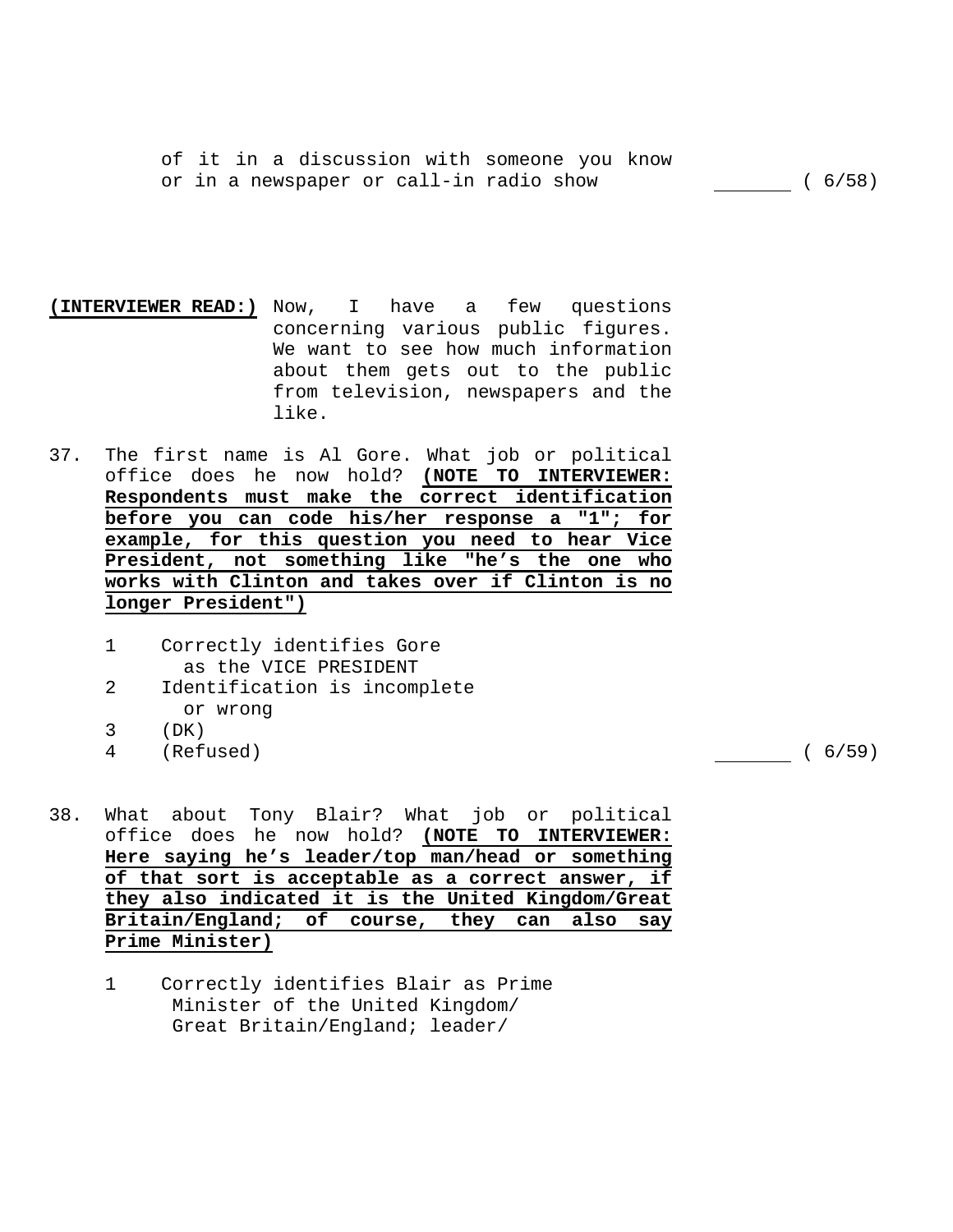| top man/head of the United Kingdom/<br>Great Britain/England<br>$\overline{2}$<br>Identification is incomplete or wrong<br>3<br>(DK)<br>(Refused)<br>4          | (6/60) |
|-----------------------------------------------------------------------------------------------------------------------------------------------------------------|--------|
| Who has the final responsibility to decide if a<br>law is constitutional or not? Is it the President,<br>the Congress, the Supreme Court, or don't you<br>know? |        |
| President<br>$\mathbf 1$<br>$\overline{2}$<br>Congress<br>3<br>Supreme Court<br>4<br>(DK)<br>5<br>(Refused)                                                     | (6/61) |
| Which party currently has the most members in the<br>U. S. Senate? (Open ended and code)                                                                        |        |
| Republicans<br>$\mathbf 1$<br>$\overline{2}$<br>Democrats<br>$\mathbf{3}$<br>(Other)<br>4<br>(DK)<br>5<br>(Refused)                                             | (6/62) |
|                                                                                                                                                                 |        |

**(GO TO DEMOGRAPHICS)**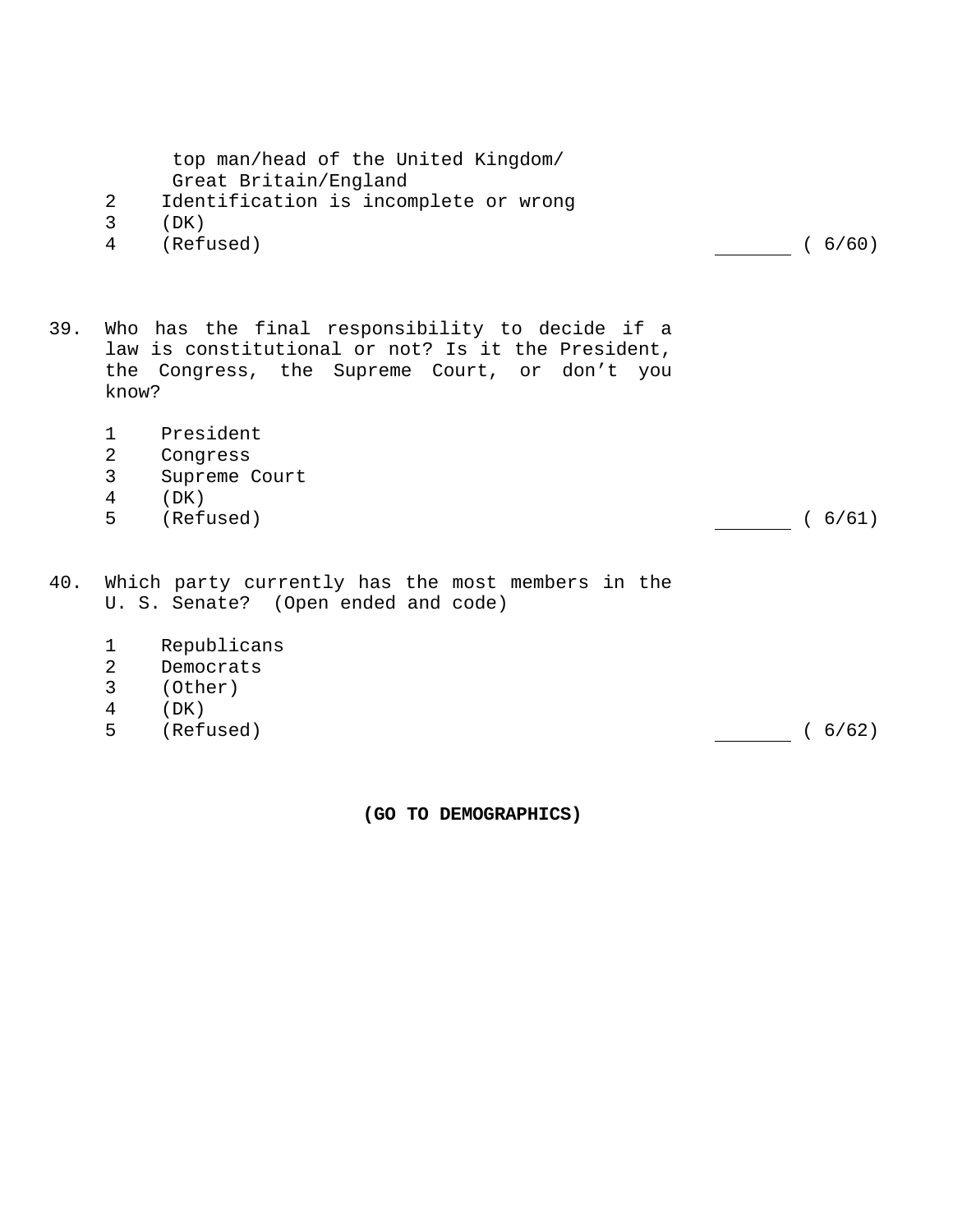#### **DEMOGRAPHICS BEGIN HERE:**

**(INTERVIEWER READ:)** I now have some final questions for classification purposes.

D1. Are you currently registered to vote?

- 1 Yes
- 2 No
- 3 (Not applicable/Don't need to register)
- 4 (DK)
- 5 (Refused) ( 6/63)

- D2. Did you vote back in the national election in November 1996, when the presidential candidates were Bill Clinton, Bob Dole, and Ross Perot?
	- 1 Yes **(Continue)**

| -2  | No        | (Skip to D4) |        |
|-----|-----------|--------------|--------|
| - 3 | (DK)      | (Skip to D4) |        |
| 4   | (Refused) | (Skip to D4) | (6/64) |

- D3. **(If code "1" in D2, ask:)** Did you vote for the Democrat Bill Clinton, the Republican Bob Dole, or the Independent Ross Perot?
	- 1 Bill Clinton
	- 2 Bob Dole
	- 3 Ross Perot
	- 4 (Other)
	- 5 (Don't Remember/DK)
	- 6 (Refused) ( 6/65)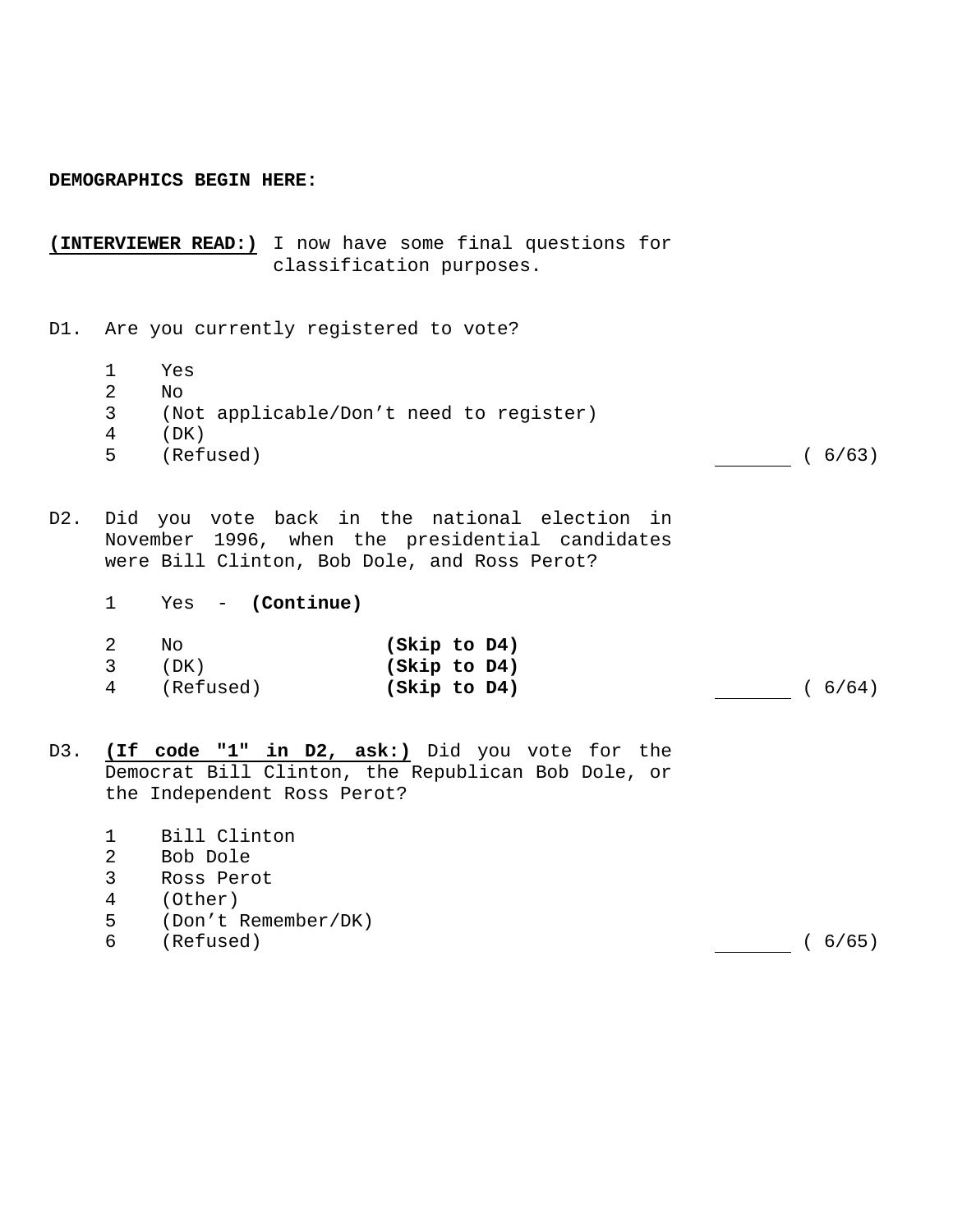- D4. In the past few years, have you contributed money to an individual candidate, a political party, a political action committee, or any other organization that supported candidates?
	- 1 Yes
	- 2  $N<sub>O</sub>$
	- 3 (DK)
	- 4 (Refused) ( 6/66)

- D5. In the past few years, have you initiated any contacts with an elected official or someone on the staff of an elected official?
	- 1 Yes
	- 2 No
	- 3 (DK)
	- 4 (Refused) ( 6/67)

- D6. In the past few years, have you taken part in a protest, march ,or demonstration on some national or local political issue?
	- 1 Yes
	- 2 No
	- 3 (DK)
	- 4 (Refused) ( 6/68)

- D7. Are you a member of at least one communitybetterment organization, such as the PTA (Parent-Teacher Association) the Lions or Sertoma Club, or a charitable-activity group?
	- 1 Yes **(Continue)**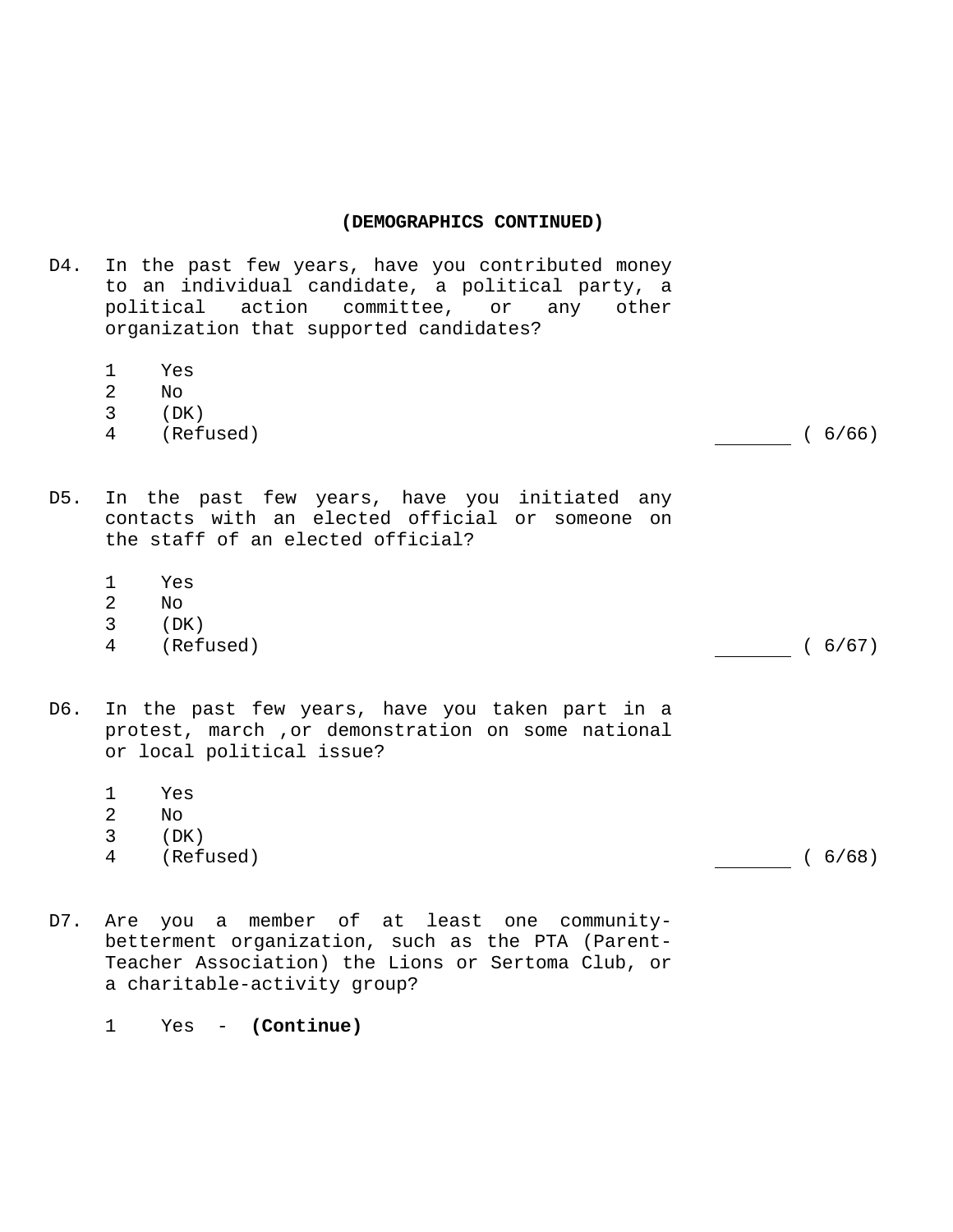|                         | No          | (Skip to D9) |        |
|-------------------------|-------------|--------------|--------|
| $\overline{\mathbf{3}}$ | (DK)        | (Skip to D9) |        |
|                         | 4 (Refused) | (Skip to D9) | (6/69) |

D8. **(If code "1" in D7, ask:)** Are you very active, somewhat active, or not very active in this group?

- 3 Very active
- 2 Somewhat active
- 1 Not very active
- 4 (DK)
- 5 (Refused) ( 6/70)

- D9. Are you a member of at least one group involved in political or social affairs, such as a labor union or an organization such as the NRA (National Rifle Association) or AARP (American Association of Retired Persons)?
	- 1 Yes **(Continue)**

|                | Νo        | (Skip to D11) |         |
|----------------|-----------|---------------|---------|
| $\overline{3}$ | (DK)      | (Skip to D11) |         |
| 4              | (Refused) | (Skip to D11) | ( 6/71) |

- D10. **(If code "1" in D9, ask:)** Are you very active, somewhat active, or not very active in this group?
	- 3 Very active
	- 2 Somewhat active
	- 1 Not very active
	- 4 (DK)
	- 5 (Refused) ( 6/72)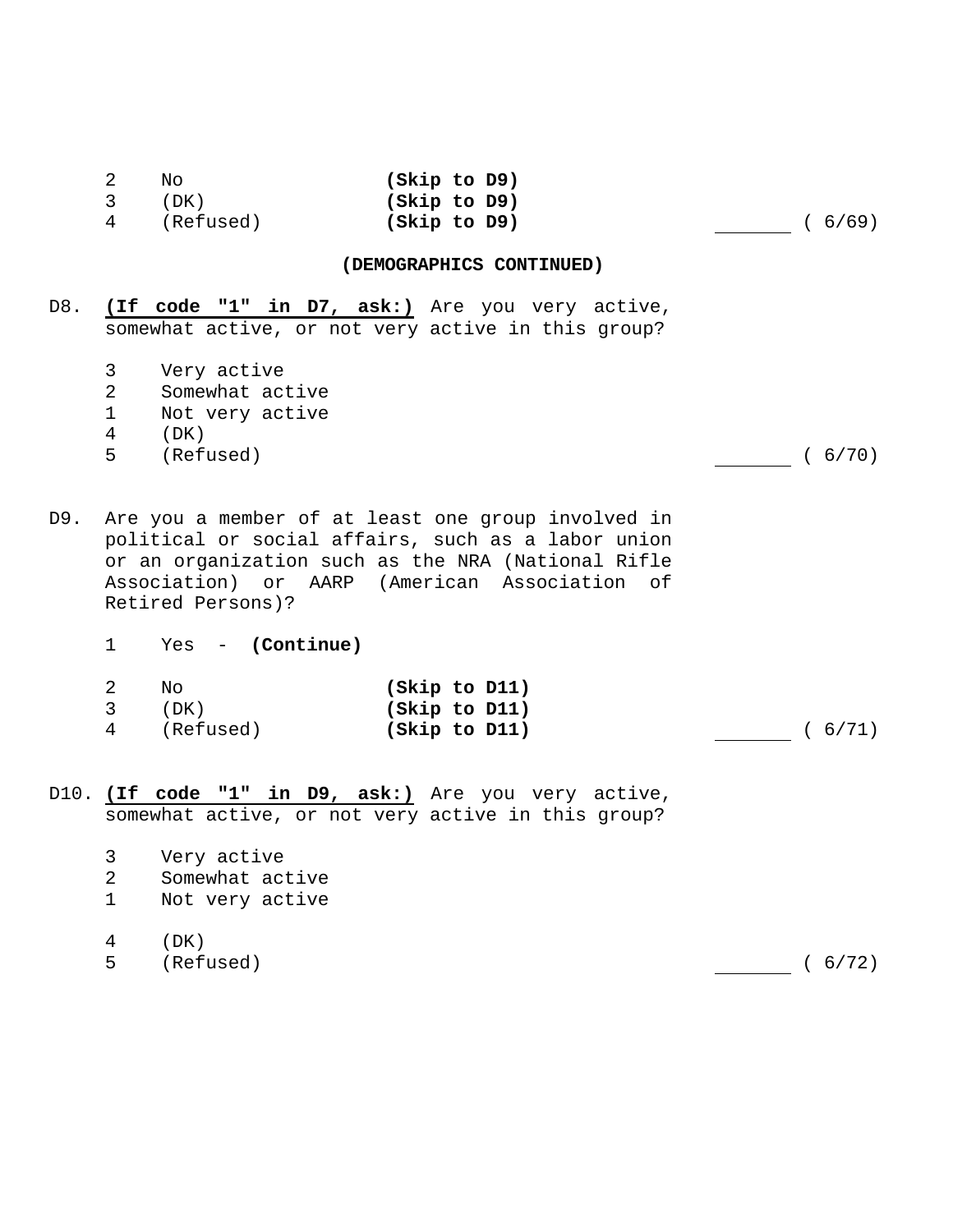|              | D11. Generally speaking, do you think of yourself as a<br>Democrat, a Republican, an Independent, or<br>something else?                                                                                                                                                                                                                                      |                                |  |        |
|--------------|--------------------------------------------------------------------------------------------------------------------------------------------------------------------------------------------------------------------------------------------------------------------------------------------------------------------------------------------------------------|--------------------------------|--|--------|
| $\mathbf{1}$ | Democrat - (Continue)                                                                                                                                                                                                                                                                                                                                        |                                |  |        |
| $\mathbf{2}$ | Republican - (Skip to D13)                                                                                                                                                                                                                                                                                                                                   |                                |  |        |
| 3            | Independent - (Skip to D14)                                                                                                                                                                                                                                                                                                                                  |                                |  |        |
| 4<br>5<br>6  | Other/minor party (Skip to D14)<br>(DK)<br>(Refused)                                                                                                                                                                                                                                                                                                         | (Skip to D14)<br>(Skip to D14) |  | (6/73) |
|              | $\overline{10}$ (Tf and $\overline{11}$ in $\overline{11}$ anke) $\overline{10}$ $\overline{11}$ $\overline{11}$ $\overline{11}$ $\overline{11}$ $\overline{11}$ $\overline{11}$ $\overline{11}$ $\overline{11}$ $\overline{11}$ $\overline{11}$ $\overline{11}$ $\overline{11}$ $\overline{11}$ $\overline{11}$ $\overline{11}$ $\overline{11}$ $\overline$ |                                |  |        |

D12. **(If code "1" in D11, ask:)** Would you call yourself a strong Democrat or not a very strong Democrat?

- 1 Strong<br>2 Not vel
- Not very strong
- 3 (DK)
- 4 (Refused) ( 6/74)

# **(All in D12, Skip to D15)**

- D13. **(If code "2" in D11, ask:)** Would you call yourself a strong Republican or not a very strong Republican?
	- 1 Strong
	- 2 Not very strong
	- 3 (DK)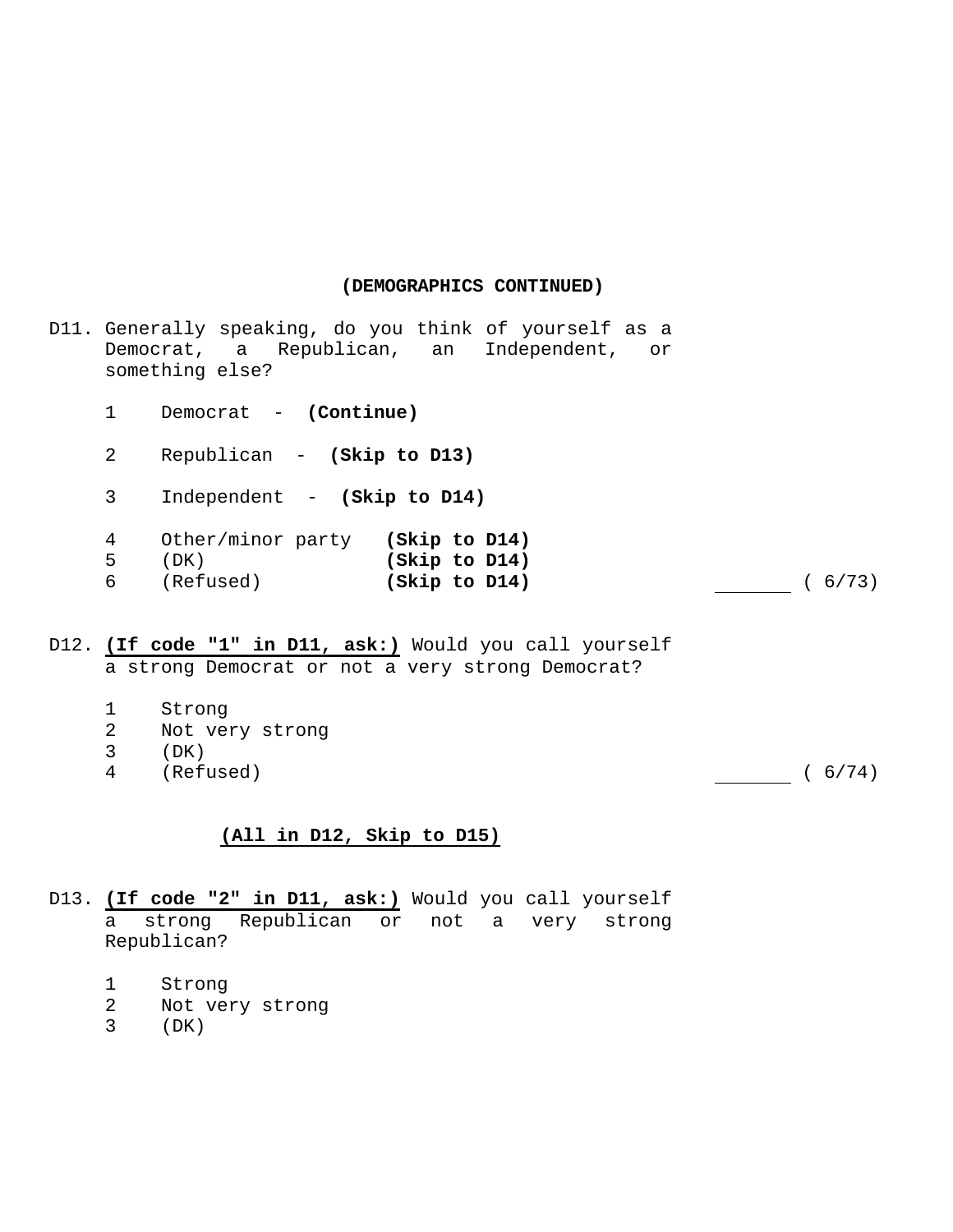4 (Refused) ( 6/75)

#### **(All in D13, Skip to D15)**

#### **(DEMOGRAPHICS CONTINUED)**

- D14. **(If code "3-6" in D11, ask:)** Do you think of yourself as closer to the Republican or Democratic party?
	- 1 Democratic
	- 2 Republican
	- 3 (Neither)
	- 4 (Other)
	- 5 (DK)
	- 6 (Refused) ( 6/76)

- D15. What is the highest level of education you have completed? (Open ended and code)
	- 01 Less than high school
	- 02 Some high school
	- 03 High School Graduate
	- 04 Some technical school
	- 05 Technical School Graduate
	- 06 Some college
	- 07 College Graduate
	- 08 Post Graduate or professional degree
	- 09 Other
	- 10 (DK)
	- 11 (Refused)

 $(6/77) (6/78)$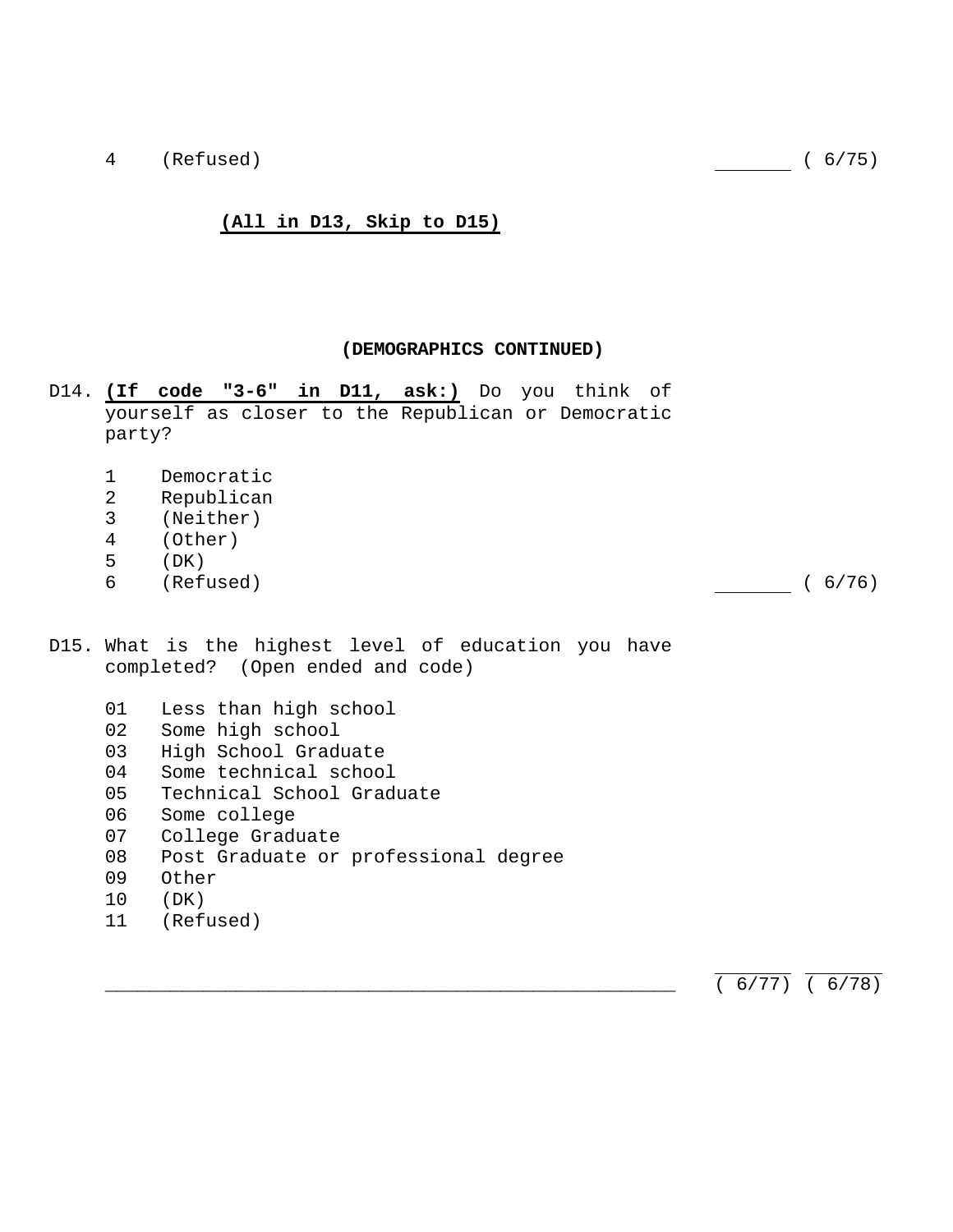- D16. Are you, yourself, of Hispanic origin or descent, such as Mexican, Puerto Rican, Cuban, or other Spanish background?
	- 1 Yes
	- 2 No
	- 3 (DK)
	- 4 (Refused) ( 6/79)

- D17. What is your race? Are you white, African-American, Asian or some other race?
	- 01 Some other race (list)
	- 02 (DK)
	- 03 (Refused)
	- 04 HOLD
	- 05 HOLD
	- 06 White
	- 07 African-American/Black
	- 08 Asian/Oriental
	- 09 (Hispanic)

 $\overline{(7/12)}$   $\overline{(7/13)}$ 

# **(If code "09" in D17, Continue; Otherwise, Skip to D19)**

- D18. **(If code "09" in D17, ask:)** Do you consider yourself to be white-Hispanic or black-Hispanic?
	- 01 Other (list)
	- 02 (DK)
	- 03 (Refused)
	- 04 HOLD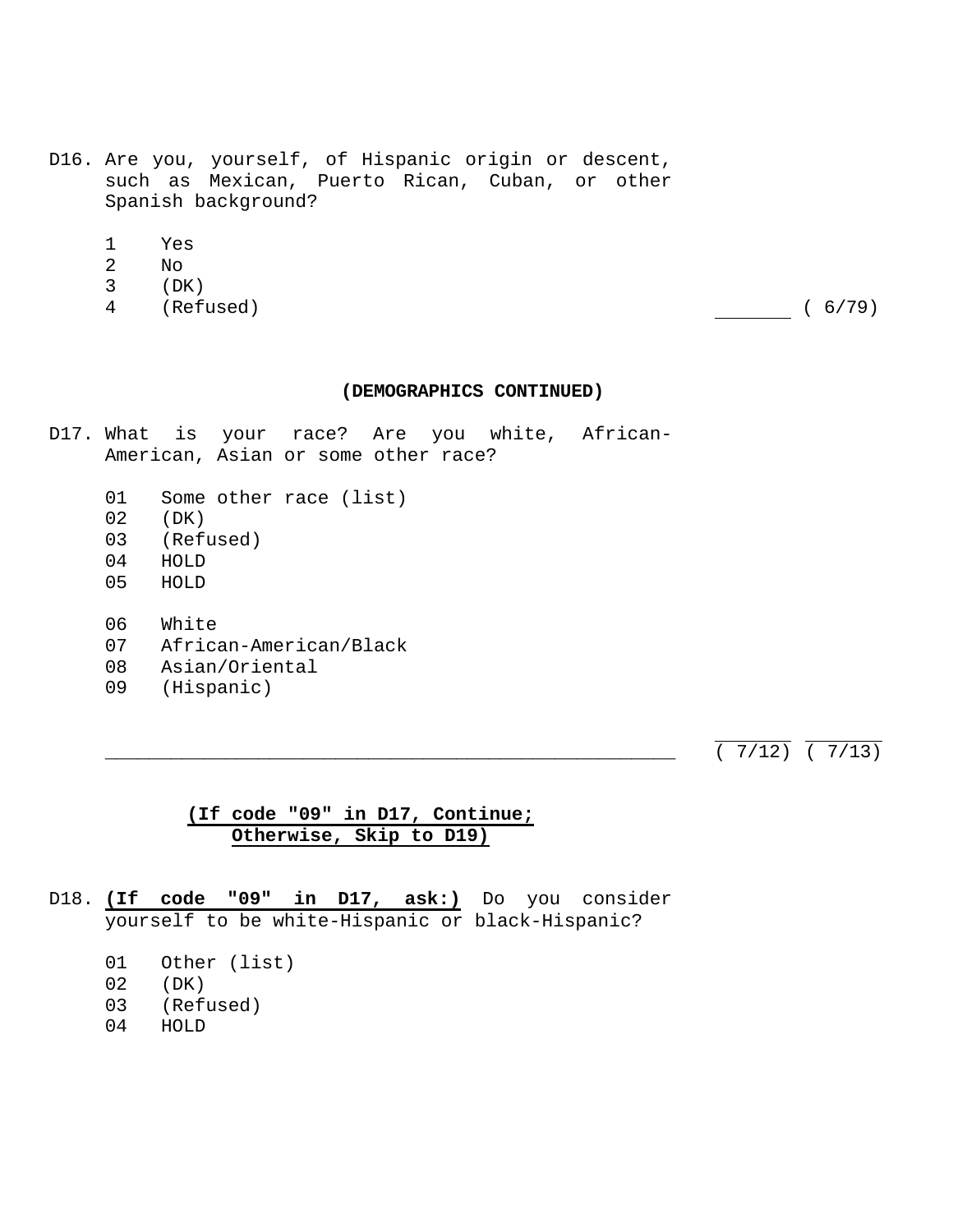- 05 HOLD
- 06 White Hispanic
- 07 Black Hispanic
- 08 (Hispanic/Respondent refuses to discriminate)

 $\overline{(7/14)}$   $\overline{(7/15)}$ 

#### **(DEMOGRAPHICS CONTINUED)**

- 19. Was your total household income in 1997, before taxes, above or below \$35,000?
	- 1 Above **(Continue)**
	- 2 Below **(Skip to D21)**

| (DK)      | (Skip to D22) |        |
|-----------|---------------|--------|
| (Refused) | (Skip to D22) | (7/16) |

D20. **(If code "1" in D19, ask:)** I am going to mention a number of income categories. When I come to the category that describes your total household income before taxes in 1997, please stop me. **(Read 1-6)**

 1 \$35,000 to less than \$40,000 2 \$40,000 to less than \$50,000 3 \$50,000 to less than \$60,000 4 \$60,000 to less than \$70,000 5 \$70,000 to less than \$100,000, OR 6 \$100,000 and over

7 (DK)

8 (Refused) ( 7/17)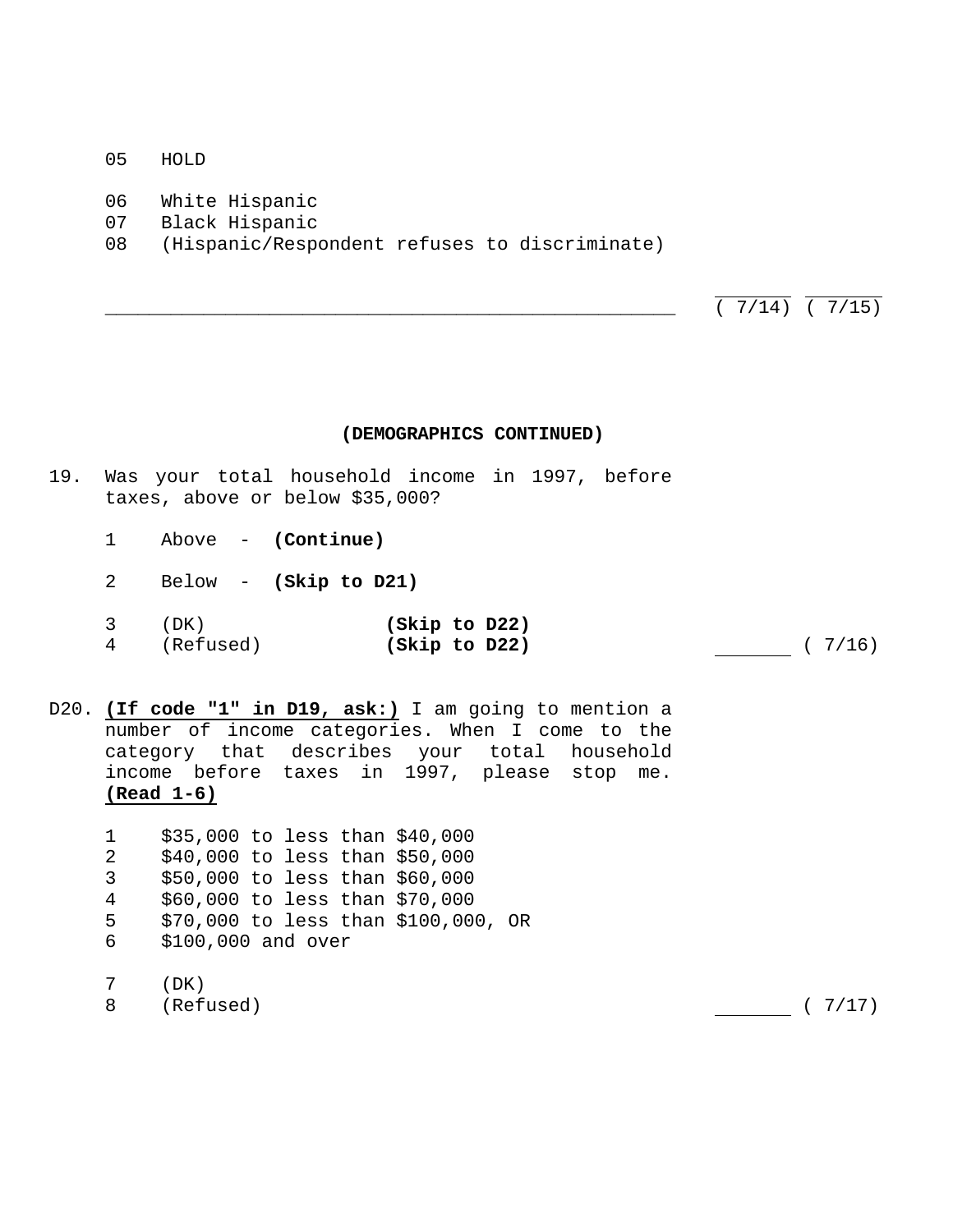# **(All in D20, Skip to D22)**

## **(DEMOGRAPHICS CONTINUED)**

D21. **(If code "2" in D19, ask:)** I am going to mention a number of income categories. When I come to the category that describes your total household income before taxes in 1997, please stop me. **(Read 7-1)**

| 7            | \$30,000 to less than \$35,000 |
|--------------|--------------------------------|
| 6            | \$25,000 to less than \$30,000 |
| 5            | \$20,000 to less than \$25,000 |
| 4            | \$15,000 to less than \$20,000 |
| 3            | \$10,000 to less than \$15,000 |
| 2            | \$5,000 to less than \$10,000  |
| $\mathbf{1}$ | Under \$5,000                  |

8 (DK)<br>9 (Refused)  $(7/18)$ 

# D22. GENDER: **(Do not ask; code only)**

- 1 Male
- 2 Female (7/19)